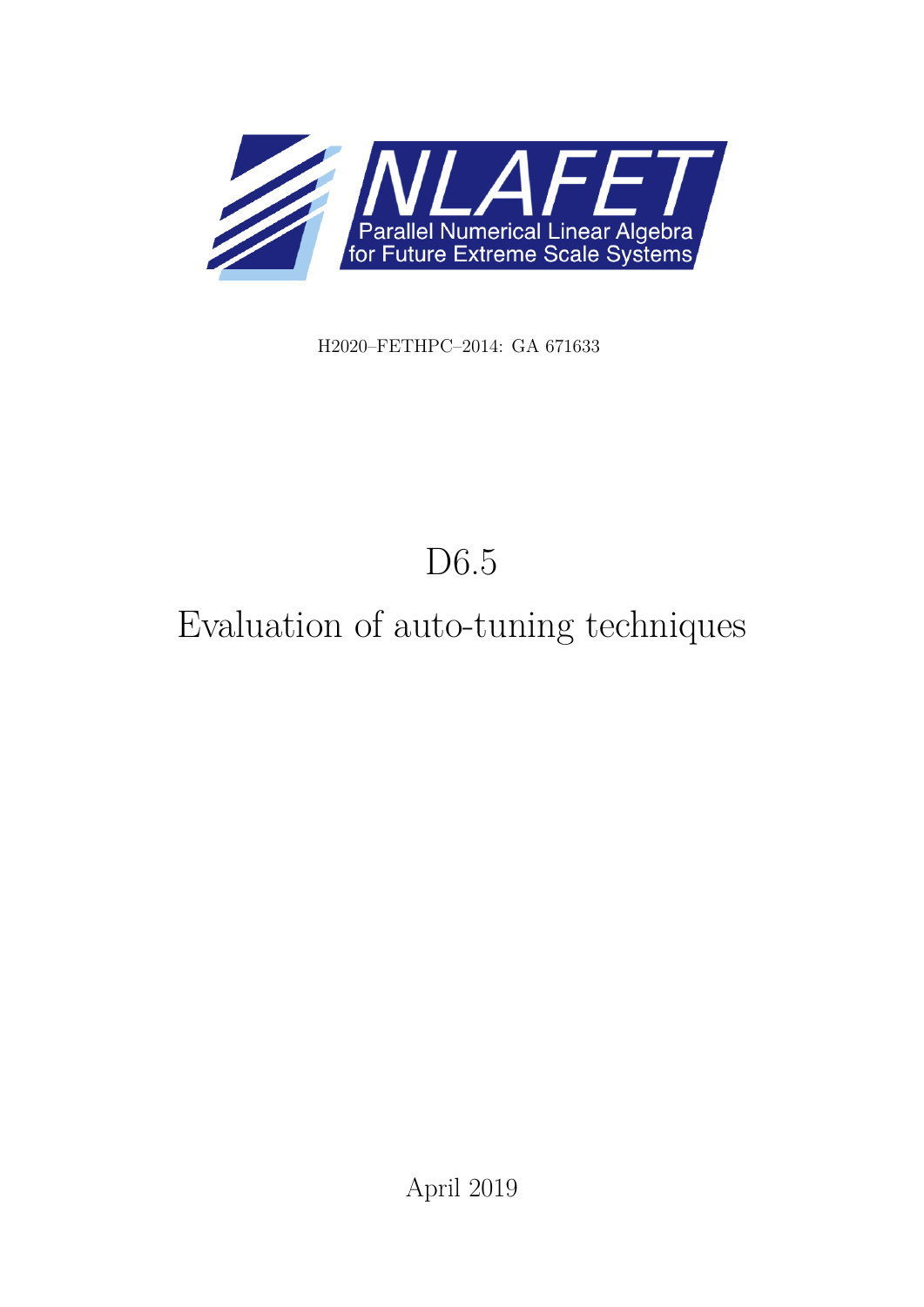Document information

| Scheduled delivery  | 2019-04-30 |
|---------------------|------------|
| Actual delivery     | 2019-04-29 |
| Version             | 1.0        |
| Responsible partner | <b>UMU</b> |

Dissemination level

 $PU - Public$ 

Revision history

| <b>Date</b> | <b>Editor</b>                               |           | <b>Status Ver. Changes</b>     |
|-------------|---------------------------------------------|-----------|--------------------------------|
|             | $2019-04-01$ Lars, Mahmoud, Mirko Draft     | $\pm 0.1$ | First draft                    |
|             | $2019-04-25$   Lars, Mahmoud, Mirko   Final | $1.0\,$   | Final revision with respect to |
|             |                                             |           | comments from reviewers        |

### $AUTHOR(S)$

Lars Karlsson (UMU) Mahmoud Eljammaly (UMU) Mirko Myllykoski (UMU)

Internal reviewers

Jan Papez (INRIA) Srikara Pranesh (UNIMAN) Pierre Blanchard (UNIMAN)

### CONTRIBUTORS

Bo Kågström (UMU) Angelika Schwarz (UMU)

### **COPYRIGHT**

This work is  $\odot$  by the NLAFET Consortium, 2015–2018. Its duplication is allowed only for personal, educational, or research uses.

### **ACKNOWLEDGEMENTS**

This project has received funding from the *European Union's Horizon 2020 research and innovation programme* under the grant agreement number 671633.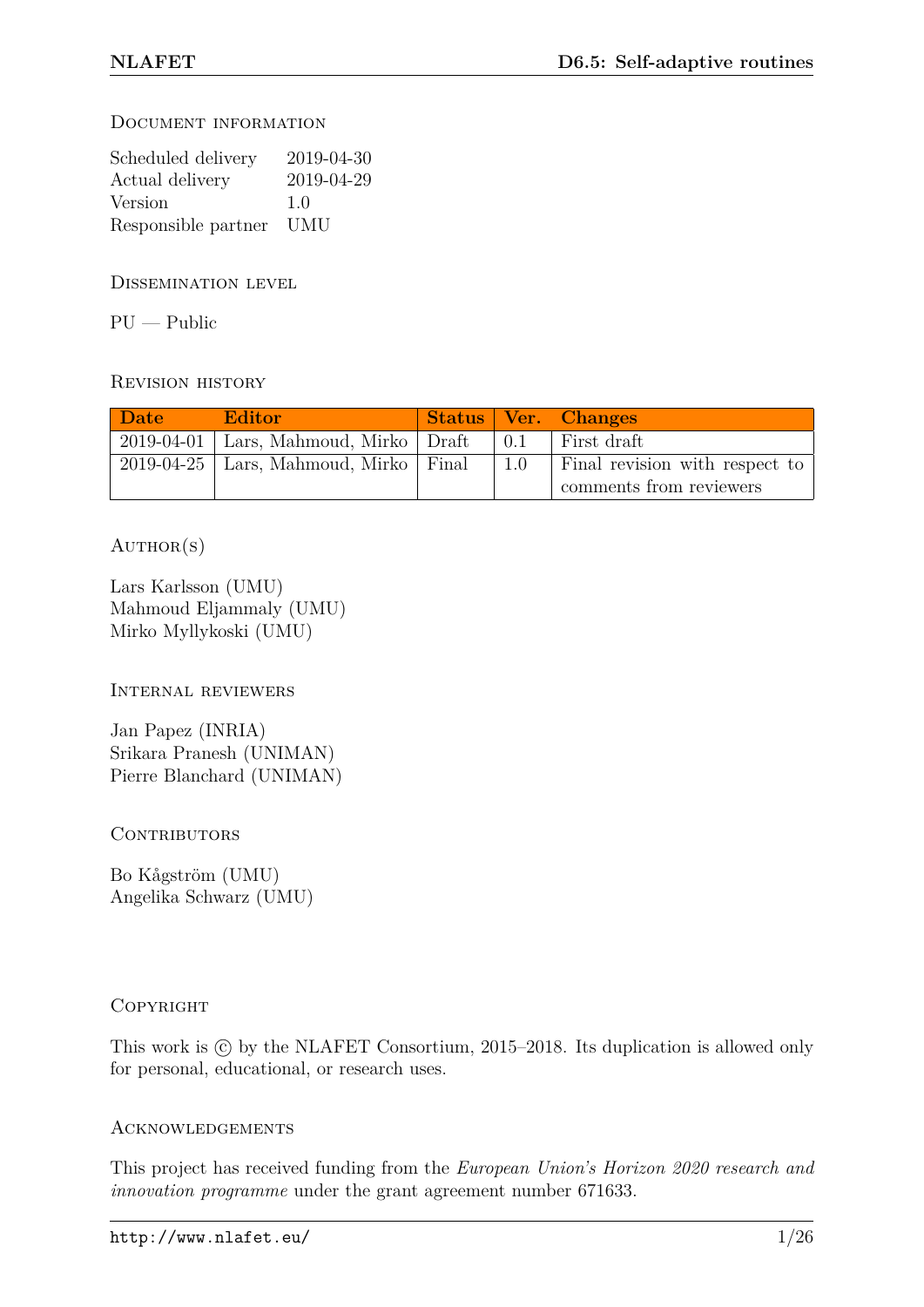## **Table of Contents**

|                            |     | Introduction                                                                                        | $\overline{4}$ |
|----------------------------|-----|-----------------------------------------------------------------------------------------------------|----------------|
| $\mathbf 2$                |     | Case I: Hessenberg Reduction                                                                        | $\mathbf{5}$   |
|                            | 2.1 |                                                                                                     | 6              |
|                            |     | Mechanism A $\ldots \ldots \ldots \ldots \ldots \ldots \ldots \ldots \ldots \ldots \ldots$<br>2.1.1 | 8              |
|                            |     | Mechanism B $\ldots \ldots \ldots \ldots \ldots \ldots \ldots \ldots \ldots \ldots \ldots$<br>2.1.2 | - 9            |
|                            | 2.2 |                                                                                                     | 10             |
| 3                          |     | Case II: Eigenvector Computation                                                                    | 12             |
|                            | 3.1 |                                                                                                     | 13             |
|                            |     | 3.1.1                                                                                               |                |
|                            |     | 312                                                                                                 | 15             |
|                            |     | 3.1.3                                                                                               | 15             |
|                            | 3.2 |                                                                                                     | 15             |
| $\boldsymbol{\mathcal{A}}$ |     | Case III: Schur Reduction                                                                           | 18             |
|                            | 4.1 |                                                                                                     | 20             |
|                            | 4.2 |                                                                                                     | 21             |
|                            | 4.3 |                                                                                                     | 23             |
| $\mathbf{5}$               |     | Conclusion                                                                                          | 25             |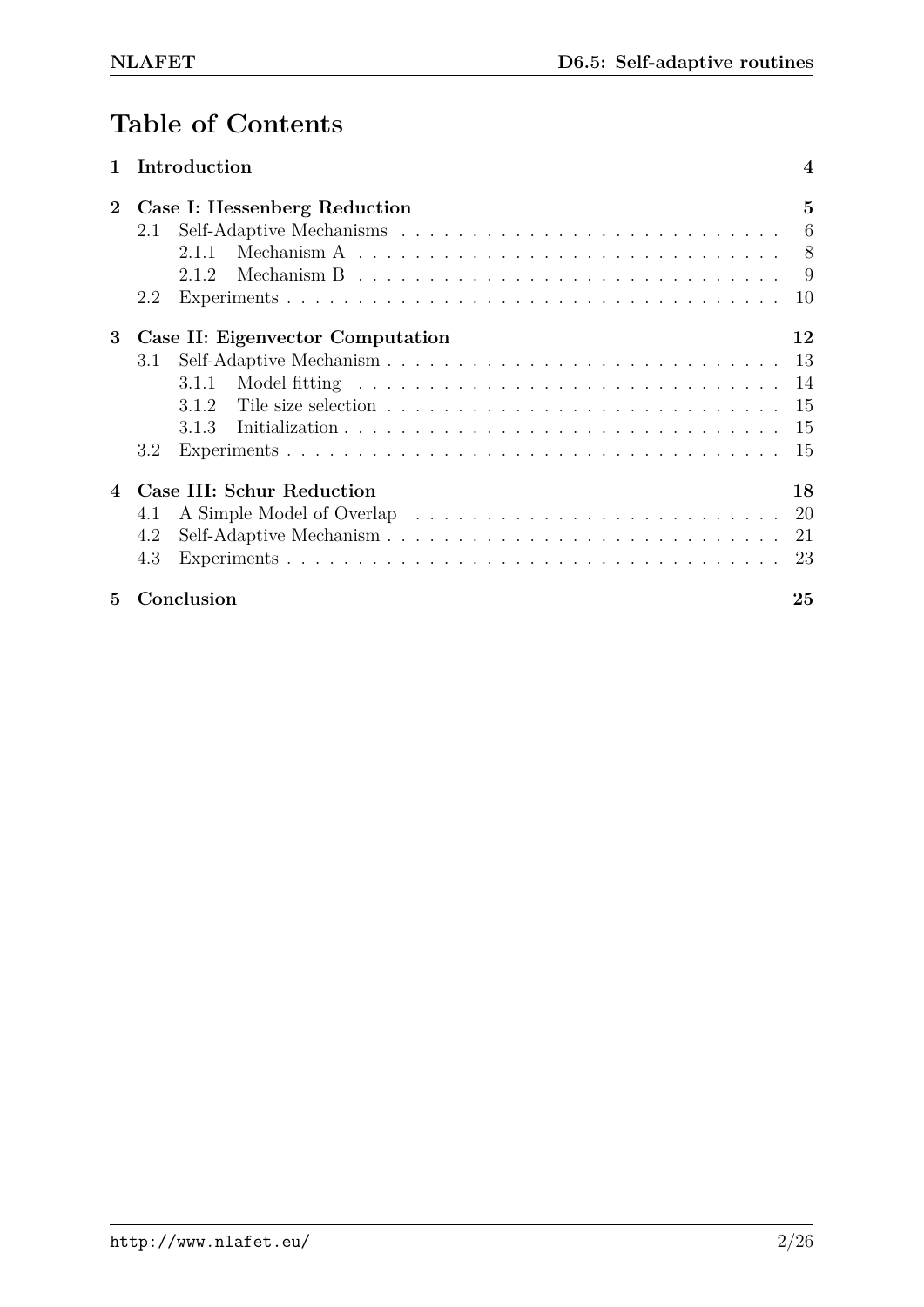## **List of Figures**

| 1              | Cost profile of Hessenberg reduction. $\ldots \ldots \ldots \ldots \ldots \ldots \ldots$                                                                                                                                               | 6              |
|----------------|----------------------------------------------------------------------------------------------------------------------------------------------------------------------------------------------------------------------------------------|----------------|
| 2              | Performance profile of GEMM in one Hessenberg iteration.                                                                                                                                                                               | $\overline{7}$ |
| 3              | Performance profile of GEMM during Hessenberg reduction.                                                                                                                                                                               | $\overline{7}$ |
| $\overline{4}$ | Self-adaptive mechanism A as a finite state machine. $\dots \dots \dots \dots$                                                                                                                                                         | 8              |
| 5              | Sketch of self-adaptive mechanism $A$ 's search for a block size                                                                                                                                                                       | 9              |
| 6              | Performance profiles of GEMM when using mechanisms $A$ and $B$                                                                                                                                                                         | 11             |
| $\overline{7}$ | The block sizes used by mechanisms A and B for the data in Figure 6. $\ldots$                                                                                                                                                          | 11             |
| 8              | Ratio of total execution time using mechanisms A and B to the best total                                                                                                                                                               |                |
|                |                                                                                                                                                                                                                                        | 12             |
| 9              | Illustration of the task graph for eigenvector computation when $n/b = 4$ .                                                                                                                                                            | 12             |
| 10             | Sketch of where idling can occur during eigenvector computation. $\ldots$ .                                                                                                                                                            | 13             |
| 11             | Comparison between measurement-based costs and model-based costs                                                                                                                                                                       | 16             |
| 12             | Observations and models of the pace for update and solve tasks. $\dots$ .                                                                                                                                                              | 16             |
| 13             | The self-adaptive mechanism's search for an appropriate tile size. $\dots$ .                                                                                                                                                           | 17             |
| 14             | Control-flow graph for the QR algorithm with AED (simplified). $\dots$ .                                                                                                                                                               | 18             |
| 15             | A single iteration of the QR algorithm. $\ldots \ldots \ldots \ldots \ldots \ldots \ldots$                                                                                                                                             | 19             |
| 16             | An illustration of how a sequential AED can form a bottleneck. $\dots \dots$                                                                                                                                                           | 19             |
| 17             | The runtime of the QR algorithm as a function of the parallel AED threshold.                                                                                                                                                           | 20             |
| 18             | Contour plot of the speedup bound $(14)$ .<br>.                                                                                                                                                                                        | 21             |
| 19             | Sketch of how to make self-adaptive decisions in the QR algorithm. $\dots$                                                                                                                                                             | 22             |
| 20             | Control-flow graph for the QR algorithm with AED and self-adaptation. .                                                                                                                                                                | 23             |
| 21             | The runtime of the QR algorithm as a function of the parallel AED thresh-                                                                                                                                                              |                |
|                | olds.<br>a construction of the construction of the construction of the construction of the construction of the construction of the construction of the construction of the construction of the construction of the construction of the | 24             |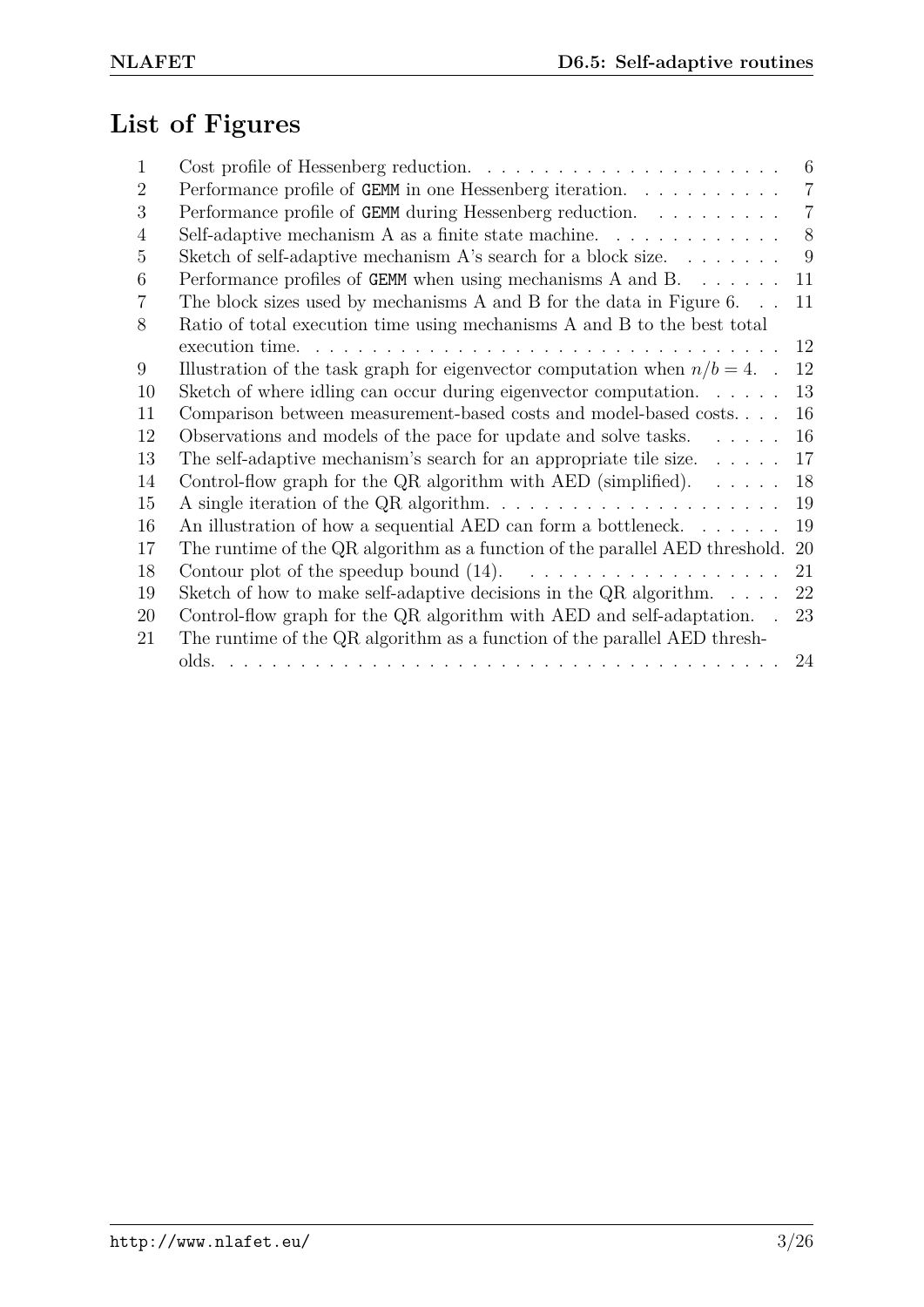### <span id="page-4-0"></span>**1 Introduction**

The *Description of Action* (DoA) states for deliverable D6.5:

"*D6.5: Evaluation of auto-tuning techniques*

Report on the effect of applying the novel scheduling and auto-tuning prototypes to various linear algebra problems."

This deliverable is in the context of Task 6.1 (Scheduling and Runtime Systems).

Consider the perspective of a user of a parallel numerical linear algebra library developed by a third party. The performance of a library routine is determined by the interactions of a multitude of factors, including but not limited to

- the characteristics of the machine,
- the number and configuration of the nodes and cores,
- the characteristics of the problem instances.

The user expects high performance from the library routine, but the library developers had no knowledge of any of the above when they developed and tuned their code. The developers are faced with the challenge of developing software which performs well on unknown hardware, using unknown configurations, when applied to unknown problem instances.

A common way to tackle the challenge is by making the internals of the routine configurable from the outside. A number of *algorithmic parameters* (e.g., tile sizes) are introduced to control some of the internals of the routine. The parameters are then configured externally, either manually by the user or in some automated fashion using offline or online auto-tuning tools. The LAPACK library is one example of a configurable library. Many of the routines in LAPACK are configurable and the parameter values are determined by the ILAENV auxiliary function. The library itself does not include an auto-tuning facility, but in principle a third-party tool can be hooked up to provide such functionality [\[7\]](#page-26-1). A user of LAPACK can also choose to manually tweak this function to optimize the configuration for the user's particular environment and types of problem instances.

A different approach is to make the routine adapt itself at run-time. We here refer to this as a *self-adaptive routine*.

**Definition 1** (Self-adaptive routine)**.** *A* self-adaptive routine *attempts to continuously optimize its own performance by making its behavior dependent on measurements of durations and/or on the ordering of events during productive runs of the routine. The measurements may stem from the current run and/or previous runs.*

Integrating a regular offline auto-tuning technique into a routine will make it self-adaptive. But the definition above allows for adaptive mechanisms which are not so easily expressed in terms of optimization of parameters. Dynamic scheduling of tasks is an excellent example of a self-adaptive mechanism. The order in which tasks are scheduled and the assignment of tasks to threads is indirectly determined by the ordering of task-completion events in the present run.

In this report, we share some of our experiences trying to add various self-adaptive mechanisms to routines used in our non-symmetric eigenproblem solvers.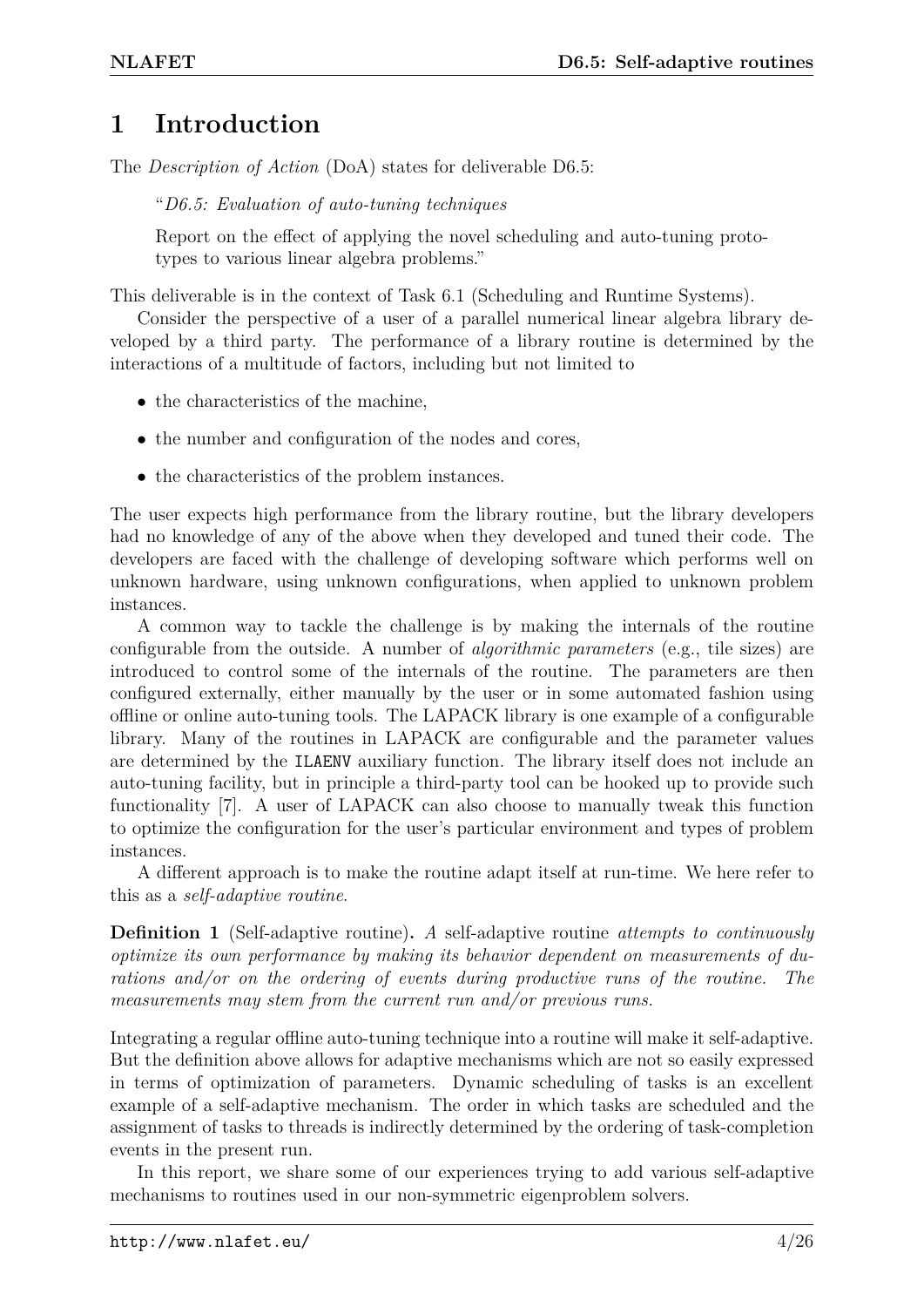• *Case I: Hessenberg reduction*

The performance of Hessenberg reduction is dependent on a parameter which sets a certain block size in the algorithm. We can argue qualitative that an appropriate configuration of this parameter should neither be too small nor too large. But precisely where the range of good values are depends on the system and its configuration as well as the size of the problem. In Section [2,](#page-5-0) we present a self-adaptive mechanism which is capable of finding good values *without prior training* with just a fraction of a *single* run.

• *Case II: Eigenvector computation*

The performance of eigenvector computations given a Schur form is dependent on the size of a tile. From qualitative arguments we can reason that there is a trade-off between parallelism, computational efficiency, and idling overhead. Again, where precisely the range of good tile sizes is depends on the system and the problem characteristics. In Section [3,](#page-12-0) we present a self-adaptive mechanism in which the routine adapts its choice of tile size from one run to the next. The cost of the task and of the idling overhead are modeled with the aim of capturing the essence of how they depend on the tile size. The models are fitted to measurements made during previous runs and drive the adjustment of the tile size prior to the next run.

• *Case III: Schur reduction*

In reduction to Schur form, one of the subroutines can become a sequential bottleneck. The negative impact of this can be reduced by parallelizing the subroutine. However, parallelization ought to be applied only when it is necessary or else the additional overhead will only compound the problem. In Section [4,](#page-18-0) we present a selfadaptive mechanism which uses run-time modeling of task completion rates and task execution times to make dynamic decisions on when to parallelize the problematic subroutine.

These case studies have some things in common. The overheads of the self-adaptive mechanisms in terms of both space and time are negligible to the point of being trivial. The mechanisms also rapidly find a range of good values (cases I and II) or learn to make informed decisions (case III).

### <span id="page-5-0"></span>**2 Case I: Hessenberg Reduction**

A general dense matrix  $A \in \mathbb{R}^{n \times n}$  can be reduced to upper Hessenberg form  $H = Q^T A Q$ using the cache-blocked algorithm first described in [\[3\]](#page-26-2) and later slightly improved in [\[4\]](#page-26-3). In this algorithm, the reduction is carried out by constructing and applying a total of *n*−2 Householder reflections. Cache-efficiency is obtained by expressing most of the arithmetic (around 80% of the flops) in terms of level 3 BLAS (mostly GEMM, general matrix times general matrix) operations by using compact WY representations of products of reflectors. Almost all of the remaining 20% of the flops are accounted for by *n*−2 large matrix-vector multiplications (level 2 BLAS and hence memory-bound). The matrix-vector operations dominate the execution time even though they account for a minority of the flops. One can observe in practice that more than 80% of the execution time is due to matrix-vector multiplications [\[6\]](#page-26-4).

For our present purpose, we need only a high-level understanding of the structure of the algorithm. The leading  $n-2$  columns are partitioned into *N* column blocks of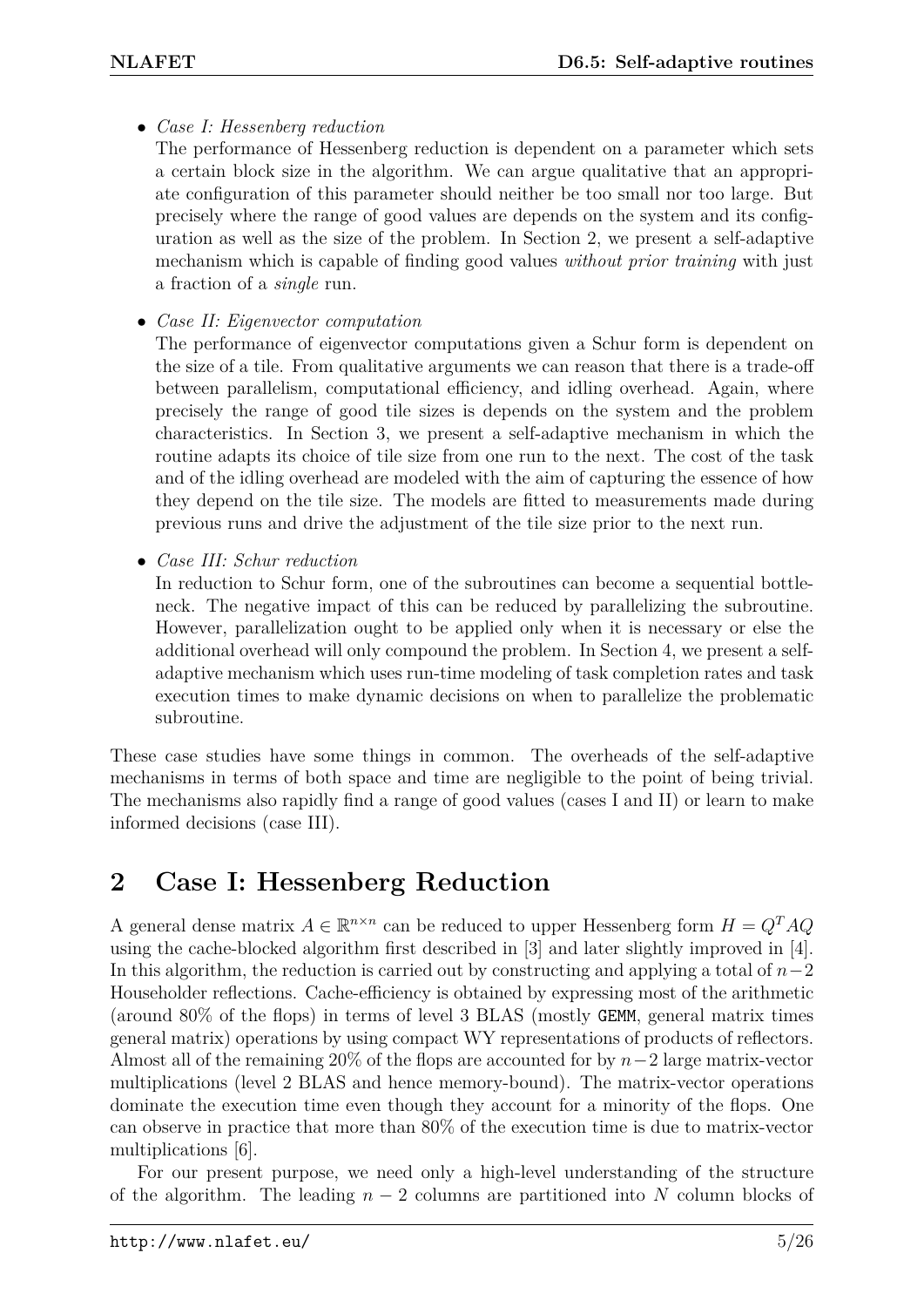width  $b_i \geq 1$ ,  $i = 1, 2, ..., N$ , such that  $\sum_{i=1}^{N} b_i = n - 2$ . The column blocks are reduced to the correct shape one by one from left to right. The width of a block is crucial for performance. If we set it too small then the cache reuse will not be enough to make the level 3 BLAS operations (mostly GEMMs) efficient. But if we set it too large then the lower-order arithmetic overheads start to become significant.

The block reduction is performed using multi-threaded kernels. OpenMP is used as a parallel programming model.

### <span id="page-6-0"></span>**2.1 Self-Adaptive Mechanisms**

<span id="page-6-1"></span>We use an implementation of the algorithm which has the ability to dynamically choose  $b_{i+1}$  in the time interval between iterations *i* and  $i+1$ . We present two self-adaptive mechanisms which adapt the block size between iterations in one run. These are based on a few general observations.



Figure 1: Illustration of the portion of the total execution time for Hessenberg reduction attributable to GEMM operations and other operations, respectively. The matrix dimension is  $n = 10000$ .

*The first observation.* If we choose all block sizes *b<sup>i</sup>* to be small but still large enough to yield an acceptable GEMM performance, then the resulting performance tends to be acceptable as well. Figure [1](#page-6-1) provides support for this observation. We see the portion of the execution time which is attributable to GEMM operations and other operations, respectively, for a variety of block sizes. The GEMM portion decreases as the block size increases but plateaus for  $b \gtrsim 100$ . This is in the same vicinity where the total execution time is at a minimum. Increasing the block size even further increases the overhead caused by other operations and the total execution time increases. As a rule of thumb: the block size should be set large enough to give good GEMM performance but small enough to not suffer from overheads in the other operations.

*The second observation.* In the *i*th iteration, the GEMM performance tends to increase and eventually plateau when viewed as a function of the block size  $b_i$ . Figure [2](#page-7-0) provides support for this observation. We see the GEMM performance in the *i*th iteration as a function of the block size  $b_i$  for  $i = 1, 2, 4, 8, 16$ . (The preceding block sizes  $b_j$  for  $1 < j < i$ were set to  $b = 10$ , any other value will do as long as at iteration *i* we have at least  $b_i$ columns to reduce.). In all cases, the performance increases roughly monotonically and eventually plateaus. We take advantage of the general shape of the GEMM performance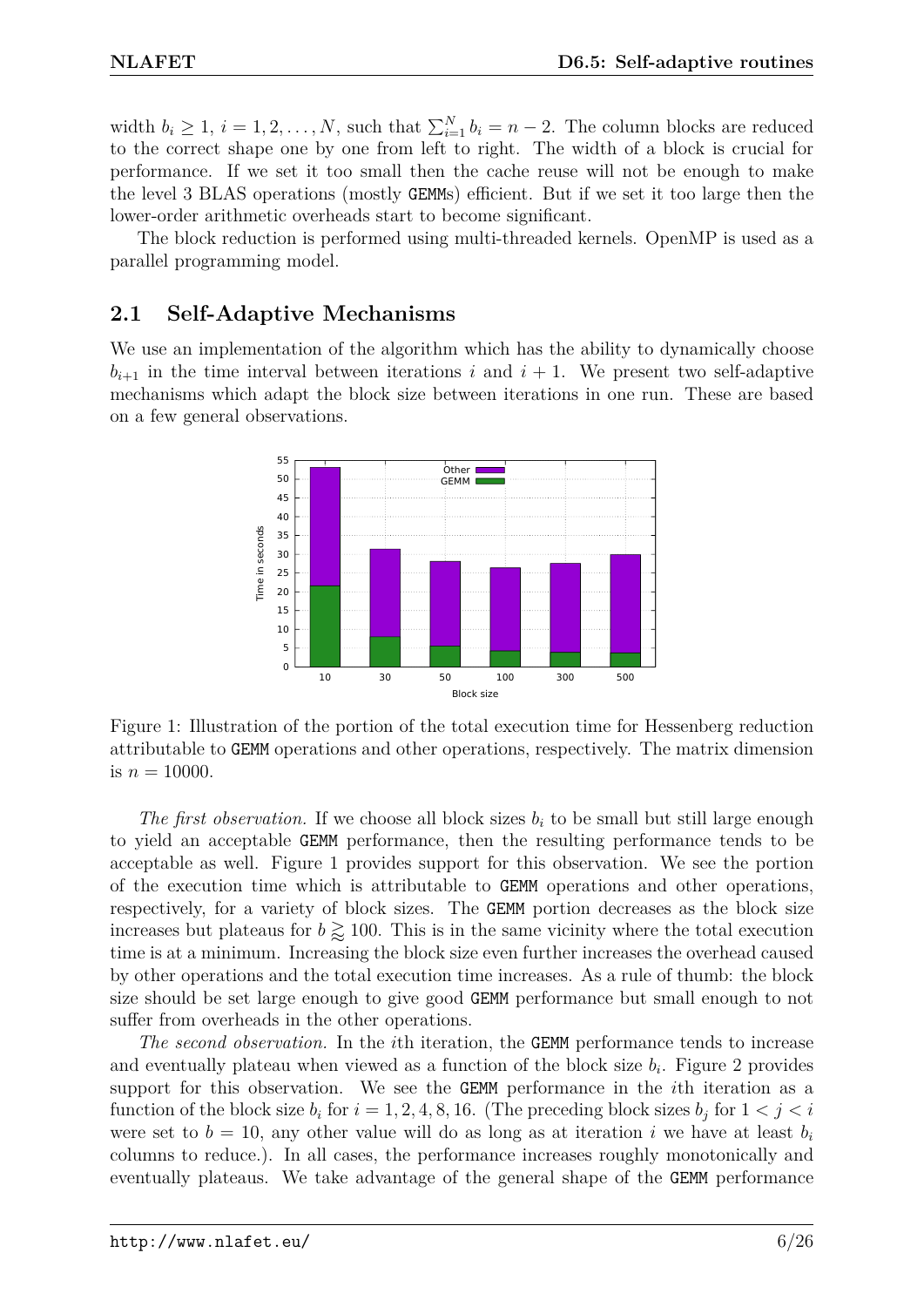<span id="page-7-0"></span>

Figure 2: Illustration of the GEMM performance in the *i*th iteration of Hessenberg reduction as a function of the block size. The matrix dimension is  $n = 10000$ .

<span id="page-7-1"></span>in our self-adaptive mechanisms. Specifically the facts that it increases and eventually plateaus.



Figure 3: Illustration of how the GEMM performance per iteration varies from one iteration to the next for a variety of block sizes. The *x* value ("column index") is the first column index of the unreduced part at the start of the iteration. The matrix dimension is  $n =$ 10000.

The third observation. There is a strong correlation between how the **GEMM** performs in one iteration and how it performs in the next, particularly in the first half of the iterations. Figure [3](#page-7-1) supports this observation by showing how the GEMM performance per iteration varies from start to finish for a variety of block sizes. We see that the performance is relatively constant in the first half with a slight upward drift. We use this observation in our self-adaptive mechanisms to deduce an appropriate value for  $b_{i+1}$ based on measurements obtained in the previous iteration using  $b_i$ . This gives an ability to rapidly improve the block size from one *iteration* to the next rather than from one *run* to the next.

The rest of this section describes the two self-adaptive mechanisms and Section [2.2](#page-10-0) presents some experimental result.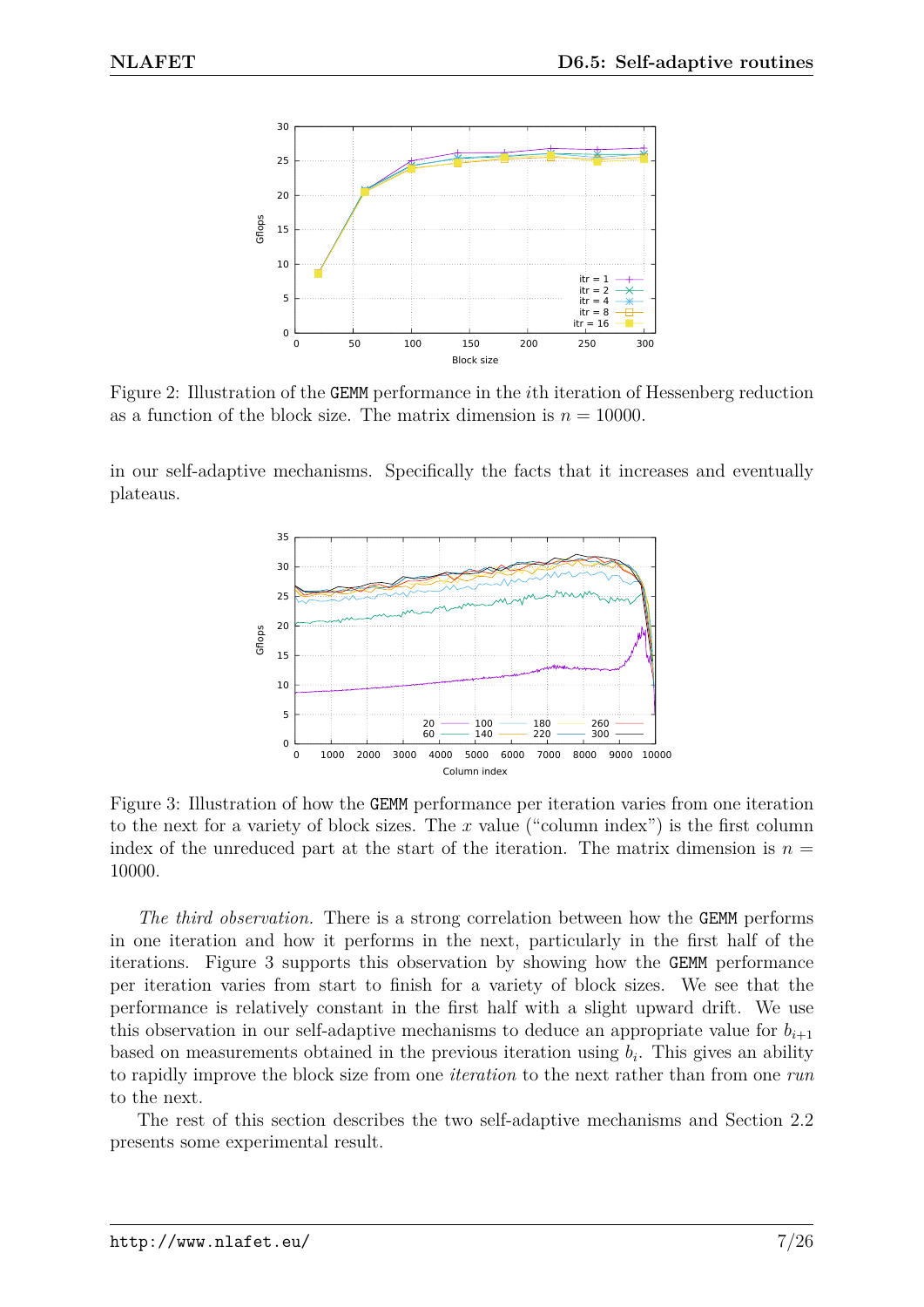#### <span id="page-8-0"></span>**2.1.1 Mechanism A**

<span id="page-8-1"></span>Mechanism A initializes  $b_1$  randomly and selects block size  $b_{i+1}$  in the time interval between iterations  $i$  and  $i + 1$ . The algorithm is essentially a finite state machine with three states (see Figure [4\)](#page-8-1) and transitions are triggered by comparing measurements of GEMM performance in the two immediately preceding iterations. The adaptivity is disabled after half the matrix has been processed, in part motivated by the fact that the third observation (recall Section [2.1\)](#page-6-0) breaks down close to the end.



Figure 4: Self-adaptive mechanism A as a finite state machine.

**The search state.** The S-state (the "search state") is the initial state. While in this state the algorithm rapidly increases the block size in an attempt to find the first instance of a block size which provides acceptable GEMM performance. The real-valued parameter  $\alpha > 1$  controls the rate at which the block size is increased. Consider the transition from iteration *i* to  $i + 1$ . Let  $g_i$  denote the observed (measured) GEMM performance in the *i*th iteration. If  $i = 1$  we have only one prior measurement, so we unconditionally set  $b_2 = \alpha b_1$ to get a second measurement. Otherwise ( $i \geq 2$ ) we have measurements of both  $g_{i-1}$  and *g<sup>i</sup>* and we begin to estimate the rate of change which we define as

<span id="page-8-2"></span>
$$
\eta_i = \left| \frac{g_i - g_{i-1}}{b_i - b_{i-1}} \right|.
$$
\n(1)

If  $\eta_i < \theta_s$ , where  $\theta_s$  is a real-valued positive parameter close to zero, this indicates a small (positive or negative) rate of change from  $b_{i-1}$  to  $b_i$ . We interpret this as an indication that the two points are in the plateau region of the GEMM performance profile (recall Figure [2](#page-7-0) and the second observation). In this way, the parameter  $\theta_s$  indirectly defines the "plateau"; the smaller the value of  $\theta_s$  the more flat the curve must be. The algorithm transits to the R-state if  $\eta_i < \theta_s$  and sets  $b_{i+1}$  as if the machine transitioned from the R-state back to the R-state. Otherwise it sets  $b_{i+1} = \alpha b_i$  and remains in the S-state.

**The refinement state.** The R-state (the "refinement state") aims to slowly reduce the block size from a known acceptable value to a smaller value which is also acceptable. A real-valued parameter *r >* 1 controls the rate of the decrease, which is multiplicative with scaling factor

$$
\beta = \alpha^{-1/r} \in (0,1).
$$

The rate of change in the performance is calculated using [\(1\)](#page-8-2). The algorithm transits to the M-state if  $\eta_i > \theta_r$ , where  $\theta_r$  is a real-valued positive parameter close to zero, and sets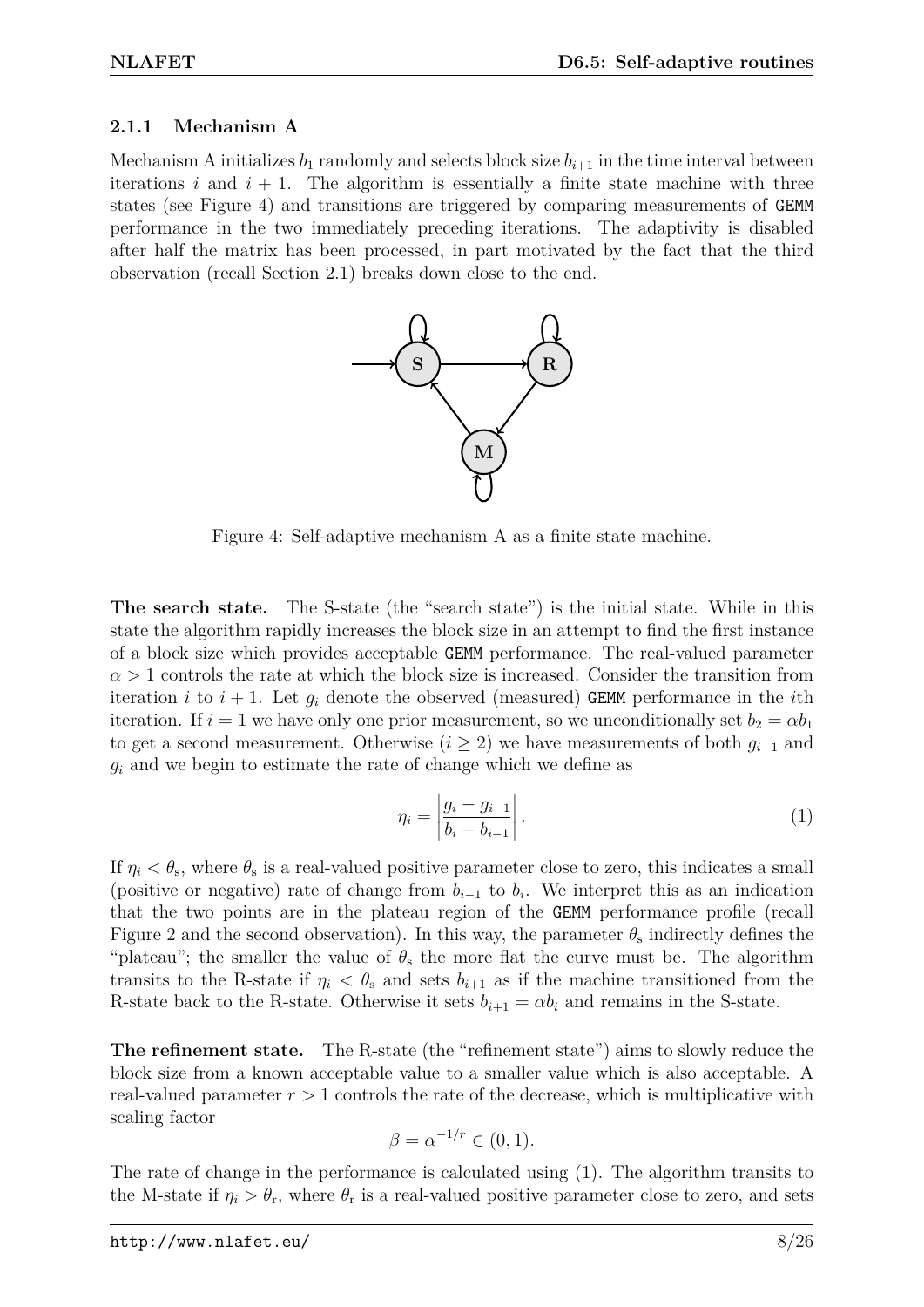$b_{i+1} = b_{i-1}$ . Otherwise it sets  $b_{i+1} = \beta b_i$  and remains in the R-state. Noisy measurements can easily trigger the condition  $\eta_i > \theta_r$  prematurely. To reduce the sensitivity to noise we actually require the condition to be triggered *twice in succession* before making a transition. When the condition is triggered for the first time the algorithm will change neither the state nor the block size before the next iteration.

**The monitoring state.** The M-state (the "monitoring state") aims to keep the block size fixed as long as there are no reasons to believe that changing the block size can improve performance. The block size  $b_{i+1}$  is set to  $b_i$  and the expected performance,  $g_{\text{exp}}$ , is estimated by an exponential moving average to account for the upward drift (see Figure [3](#page-7-1) and the third observation). As long as the relative performance difference is small, i.e.,

<span id="page-9-2"></span>
$$
\left| \frac{g_i - g_{\exp}}{g_{\exp}} \right| < \epsilon,\tag{2}
$$

<span id="page-9-1"></span>for a small and positive real-valued parameter  $\epsilon$ , the algorithm remains in the M-state. Noisy measurements are handled similarly to the R-state. Three consecutive iterations must violate [\(2\)](#page-9-2) before the algorithm transits to the S-state.



Figure 5: Sketch of how mechanism A explores an idealized GEMM performance profile. The block size is increased in the S-state (blue), decreased in the R-state (orange), and transits to the M-state after detecting a significant and robust drop in performance (gray).

Figure [5](#page-9-1) sketches the behavior of mechanism A. The mechanism starts in the S-state using a randomly selected value for the first block size. In this state, the mechanism multiplicatively increases the block size (blue arrows above the performance profile) until reaching the plateau at iteration 5. The mechanism then transits to the R-state, where it multiplicatively decreases the block size using short jumps (orange arrows under the performance profile). At the  $10^{th}$  and  $11^{th}$  iterations (gray arrow under the performance profile), the mechanism detects that further reduction of the block size degrades the performance rapidly, so it returns (in the 12*th* iteration) to the previous block size from iteration 9 and transits to the M-state.

### <span id="page-9-0"></span>**2.1.2 Mechanism B**

Mechanism B is similar to A. We found that mechanism A would get stuck at inappropriately small block sizes or use way too large ones after being fooled by an unfortunate sequence of noisy measurements. The vulnerable parts of mechanism A are the state transits. Requiring the triggering condition to be violated two or three times in succession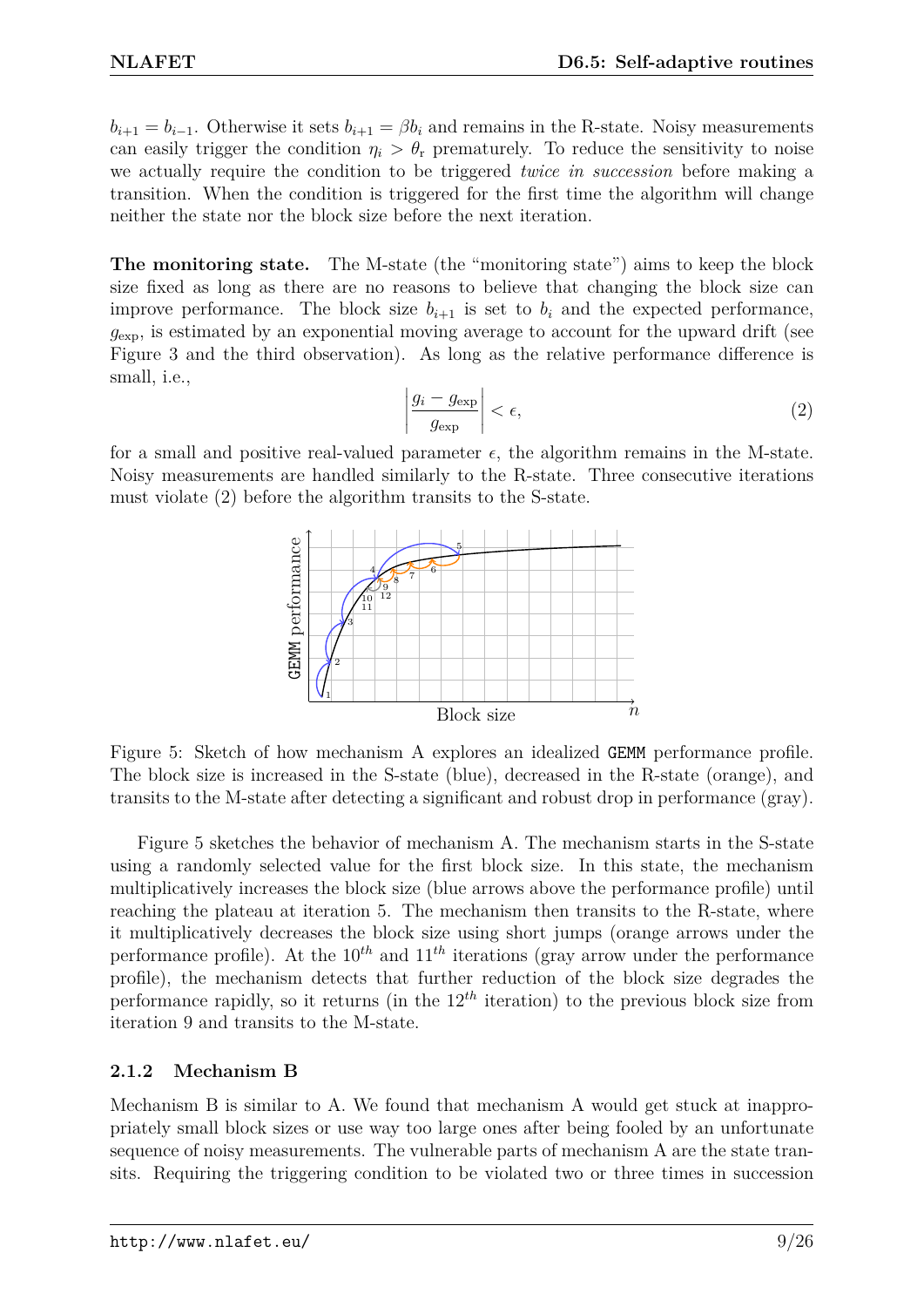helps alleviate the problem to some extent but not completely. This led us to consider an alternative mechanism which cannot get stuck and does not explode as readily.

The biggest difference between the two mechanisms is that mechanism B lacks states. The choice of  $b_{i+1}$  is made on the basis of the (signed) rate of change in performance from iteration  $i - 1$  to  $i$ , defined as

$$
\eta_i = \frac{g_i - g_{i-1}}{b_i - b_{i-1}}.
$$

The algorithm starts with a randomly selected  $b_1$  and sets  $b_2 = \alpha b_1$ , where  $\alpha > 1$  is a real-valued parameter controlling the rate of increase. After iteration  $i \geq 2$ , the algorithm checks the condition

<span id="page-10-2"></span>
$$
\frac{g_i + \eta_i b_i}{g_i} \ge \theta,\tag{3}
$$

where  $\theta > 1$  $\theta > 1$  is a real-valued parameter close to one.<sup>1</sup> If the condition is satisfied, then the block size is increased to  $b_{i+1} = \alpha b_i$ . Otherwise the block size is reduced, since a low rate of change is indicative of reaching the plateau (see Figure [5\)](#page-9-1).

The scheme we use is actually slightly more elaborate than simply a multiplicative decrease. Using only multiplicative decreases we discovered a phenomenon where the algorithm would be drawn to very large block sizes due to a sequence of noisy measurements. The algorithm keeps a partial history of the  $\ell$  previous measurements/iterations. When the condition [\(3\)](#page-10-2) is not satisfied the algorithm looks through its history and picks the smallest block size  $b_s$  smaller than  $b_i$  whose performance  $g_s$  satisfies  $g_s > \gamma \cdot \max\{g_{i-1}, g_i\}$ where  $\gamma$  < 1 is a real-valued parameter close to one. If such a block size exists, then the algorithm decreases the block size to  $b_{i+1} = b_s$ . Otherwise it decreases the block size to  $b_{i+1} = \alpha^{-1} b_i$ .

### <span id="page-10-0"></span>**2.2 Experiments**

We experimentally compared the two mechanisms in Sections [2.1.1](#page-8-0) and [2.1.2.](#page-9-0) We used one compute node (in exclusive mode) of the Kebnekaise system at HPC2N, Umeå University. A node contains 28 Intel Xeon E5-2690v4 cores with a total of 128 GB of main memory. We used one thread per core (and all 28 cores) unless otherwise mentioned.

For mechanism A we set the parameters to  $\alpha = 1.5$ ,  $\theta_s = 0.05$ ,  $\theta_r = 0.035$ ,  $r =$ 1.40942084, and  $\epsilon = 0.02$ . For mechanism B we set the parameters to  $\alpha = 1.2$ ,  $\theta = 1.1$ , and  $\gamma = 0.95$ .

Figure [6](#page-11-0) shows the GEMM performance per iteration for mechanisms A and B (starting at  $b_1 = 10$ ) compared to the best observed performance for the fixed block sizes

$$
b \in \{20, 60, 100, 140, 180, 220, 260, 300\}.
$$

Both mechanisms are able to quickly (after just a few iterations in *one* run) locate and stay at a range of block sizes which give acceptable (close to the best observed) performance. The block sizes corresponding to the data in Figure [6](#page-11-0) are shown in Figure [7.](#page-11-1)

Figure [8](#page-12-1) shows the ratio of total execution time using mechanisms A and B to the best observed total execution time for the same experiment in Figures [6](#page-11-0) and [7.](#page-11-1) Both mechanisms in a single run reached total execution time very close (less than 10% slower) to the best observed time using fixed block sizes.

<span id="page-10-1"></span><sup>&</sup>lt;sup>1</sup>The left-hand side is an estimate of the relative improvement in performance obtained by doubling the block size. The estimate is based on a linear extrapolation using the current performance and the estimated rate of the change.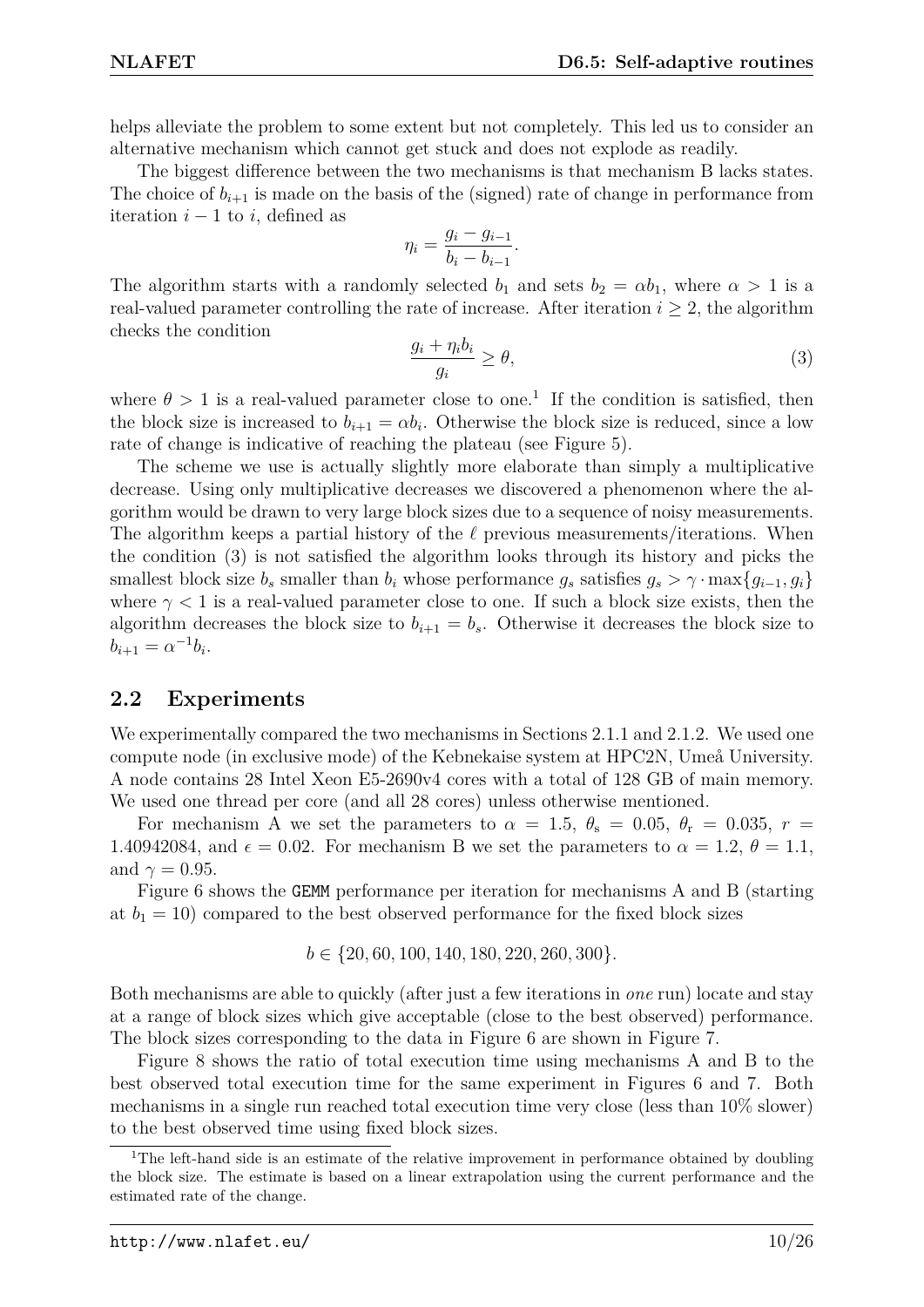<span id="page-11-0"></span>

Figure 6: The GEMM performance per iteration for mechanisms A and B compared to runs using various fixed block sizes.

<span id="page-11-1"></span>

Figure 7: The block sizes used by mechanisms A and B for the data in Figure [6.](#page-11-0)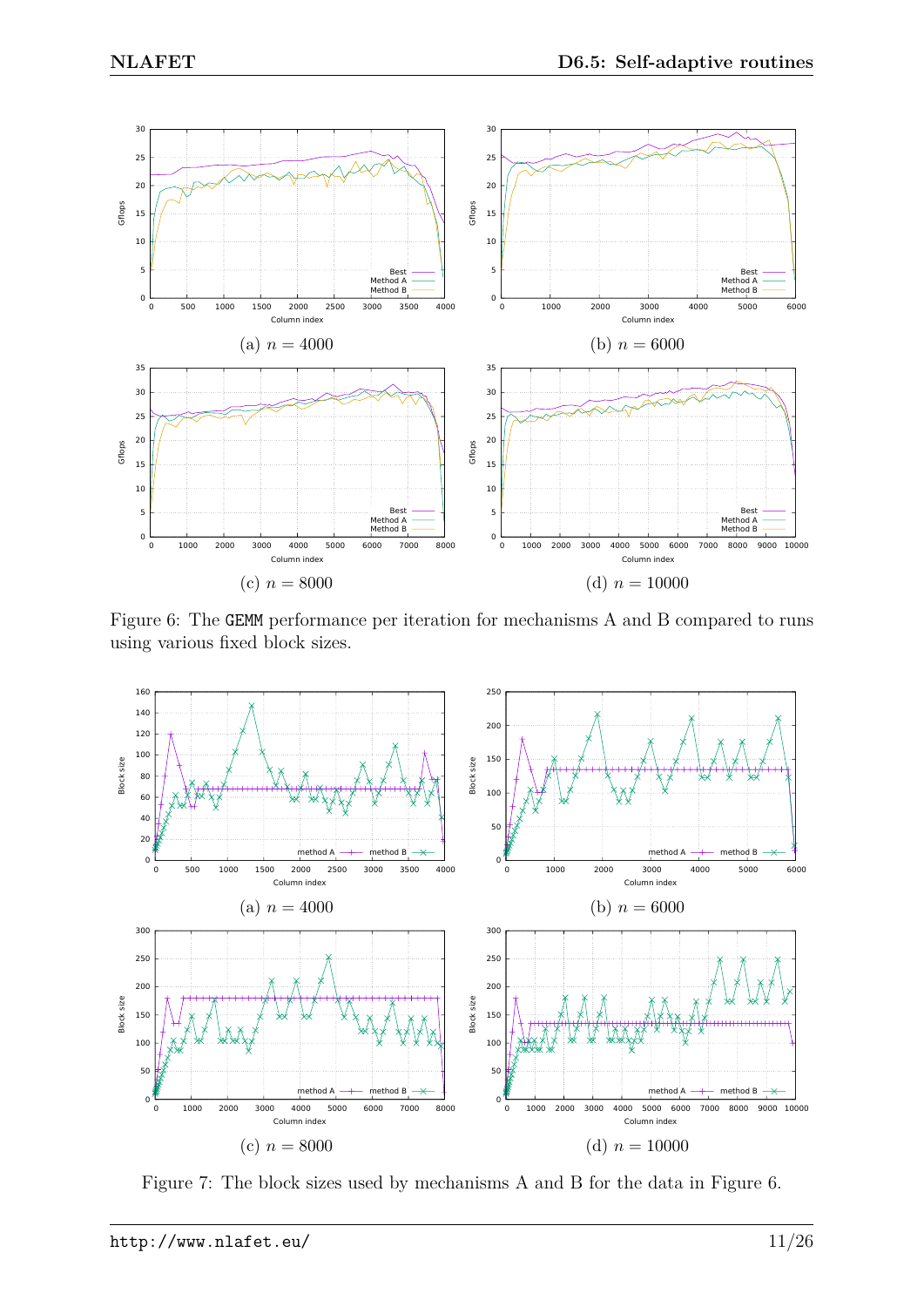<span id="page-12-1"></span>

Figure 8: Ratio of total execution time using mechanisms A and B to the best total execution time for different problem sizes.

### <span id="page-12-0"></span>**3 Case II: Eigenvector Computation**

<span id="page-12-2"></span>Consider the task of computing eigenvectors for the last *m* eigenvalues in a given real Schur form  $S = Q<sup>T</sup>AQ$  of size  $n \times n$  (a special case of [\[5\]](#page-26-5)) on a shared-memory system of *p* cores. The input consists of *S* and *m* and the output is a matrix of size  $n \times m$  whose columns are eigenvectors of *S* associated with the last *m* eigenvalues on the diagonal of *S*. The algorithm internally partitions *S* into tiles of size  $b \times b$ . The tile size is a tunable parameter set to maximize performance. However, unlike the previous case in Section [2,](#page-5-0) the tile size cannot be modified during a run. The routine must therefore adapt itself from one run to the next.



Figure 9: Illustration of the task graph for eigenvector computation when  $n/b = 4$ .

The algorithm for computing eigenvectors can be expressed as a task graph  $G_b$  which is dependent on *b*. Figure [9](#page-12-2) illustrates the shape of  $G_b$  for  $n/b = 4$ . There are three type of tasks: *backsolve* (blue pentagon), *solve* (orange square), and *update* (green circle). There is one task per  $b \times b$  tile in the upper triangular part of *S*. Thus, a small *b* implies a large number of tasks and vice versa. The total arithmetic cost is essentially independent of  $b$ , so if  $G_b$  has many tasks they are necessarily also fine-grained. A large tile size conversely implies a graph with only a few coarse-grained tasks and the resulting low degree of concurrency will give rise to a significant idling cost. Optimizing the performance therefore boils down to finding a balance between efficient tasks on the one hand and low idling cost on the other.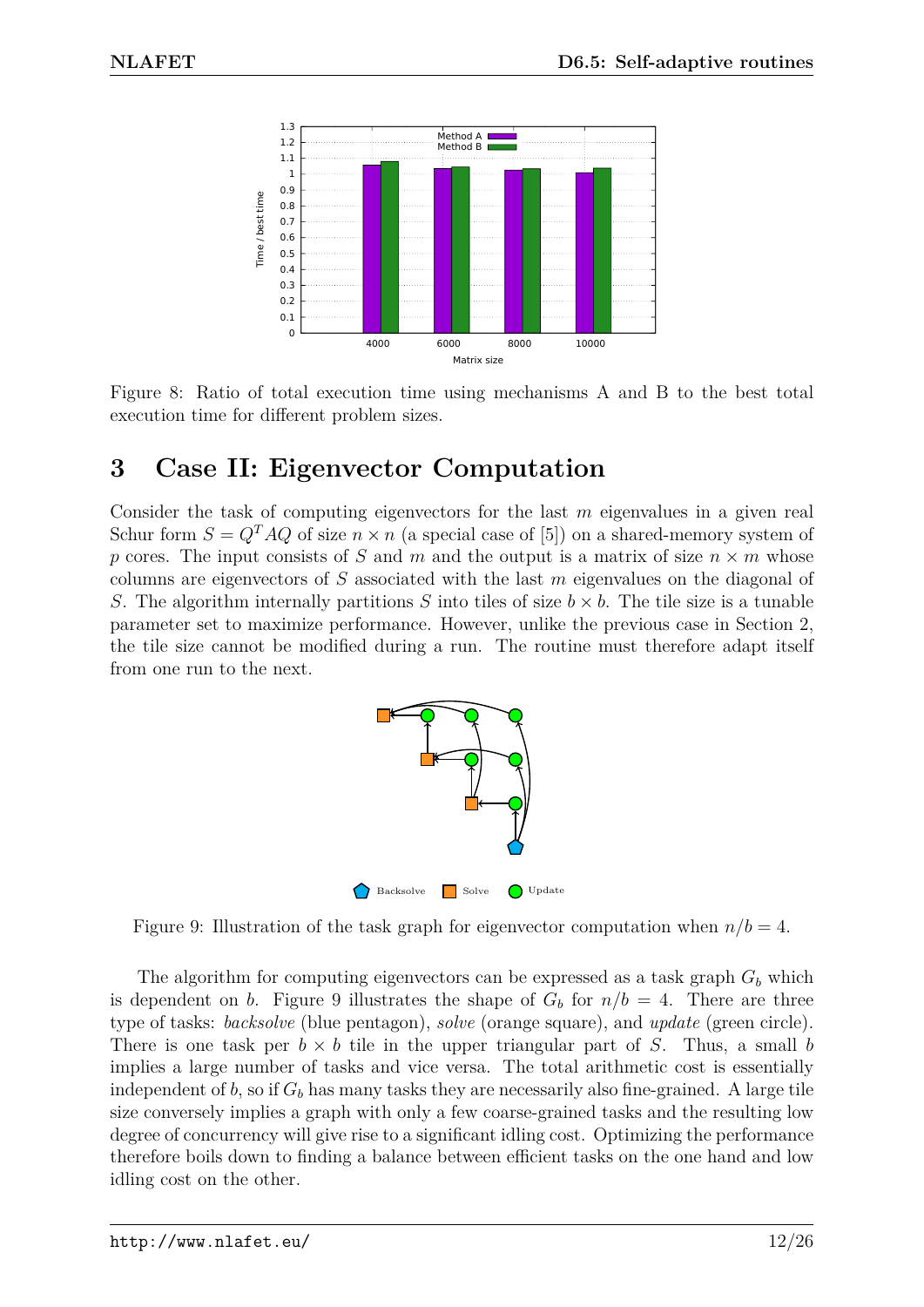### <span id="page-13-0"></span>**3.1 Self-Adaptive Mechanism**

The self-adaptive mechanism we describe below constructs simple models of the task execution times from which we derive models of two prominent components of the parallel cost: the total task cost and the idling cost. The models are adapted after each run based on measurements recorded in all previous runs. The aim of the modeling is to capture the long-range behavior (e.g., decreasing and then increasing) rather than the short-range variations (e.g., high-frequency oscillations).

The execution times of tasks of each type are modeled as second-degree polynomial functions of *b*. Specifically,

$$
\omega_{\rm bs}(b; \alpha_0, \alpha_1, \alpha_2) = \alpha_2 b^2 + \alpha_1 b + \alpha_0 \qquad \qquad \text{models backsolve tasks}, \tag{4}
$$

$$
\omega_{s}(b; \beta_{0}, \beta_{1}, \beta_{2}) = \beta_{2}b^{2} + \beta_{1}b + \beta_{0} \qquad \text{models solve tasks, and} \qquad (5)
$$

$$
\omega_{\mathbf{u}}(b; \gamma_0, \gamma_1, \gamma_2) = \gamma_2 b^2 + \gamma_1 b + \gamma_0 \quad \text{models update tasks.} \tag{6}
$$

There is only one backsolve task, so its contribution to the cost is negligible. Similarly, there are only  $\mathcal{O}(N)$  solve tasks but as many as  $\mathcal{O}(N^2)$  update tasks, where  $N = n/b$ . We therefore ignore also the cost of the solve tasks. We end up modeling the total task cost by

<span id="page-13-5"></span><span id="page-13-4"></span><span id="page-13-3"></span>
$$
C_{\text{task}}(b; \gamma_0, \gamma_1, \gamma_2) = \underbrace{\frac{N^2 - N}{2}}_{\text{\# of tasks}} \cdot \underbrace{\omega_u(b; \gamma_0, \gamma_1, \gamma_2)}_{\text{time per task}}.
$$
\n(7)

<span id="page-13-1"></span>

Figure 10: Sketch illustrating idling at the beginning and end of eigenvector computation. The letters identify the task types: backsolve (BS), solve (S), and update (U).

The task graph does not allow for any schedule with zero idling cost. Initially there is merely one ready task (the backsolve). During its execution, one core will be busy and the remaining  $p-1$  cores will idle. Suppose  $N > p$ . After completing the backsolve,  $N-1 \geq p$  update tasks become ready (see Figure [9\)](#page-12-2). This is sufficient to make all cores busy immediately after the completion of the backsolve task. This initial phase of the computation is sketched on the left side of Figure [10.](#page-13-1)

The path in the graph with the most tasks is of the form

$$
BS(\to U \to S)^{N-1},
$$

where  $(x)^y$  is interpreted as "*x* repeated *y* times". Hence, the *N* backsolve or solve tasks are indirectly serialized. Immediately after completion of the *k*th backsolve or solve task,  $k = 1, 2, \ldots, N$ , the number of ready tasks is bounded above by

<span id="page-13-2"></span>
$$
k(N-k). \tag{8}
$$

(In practice, far fewer tasks tend to be ready at this point.) Consider the situation after completing the *k*th backsolve or solve task where  $k = N - p$ . According to [\(8\)](#page-13-2) there are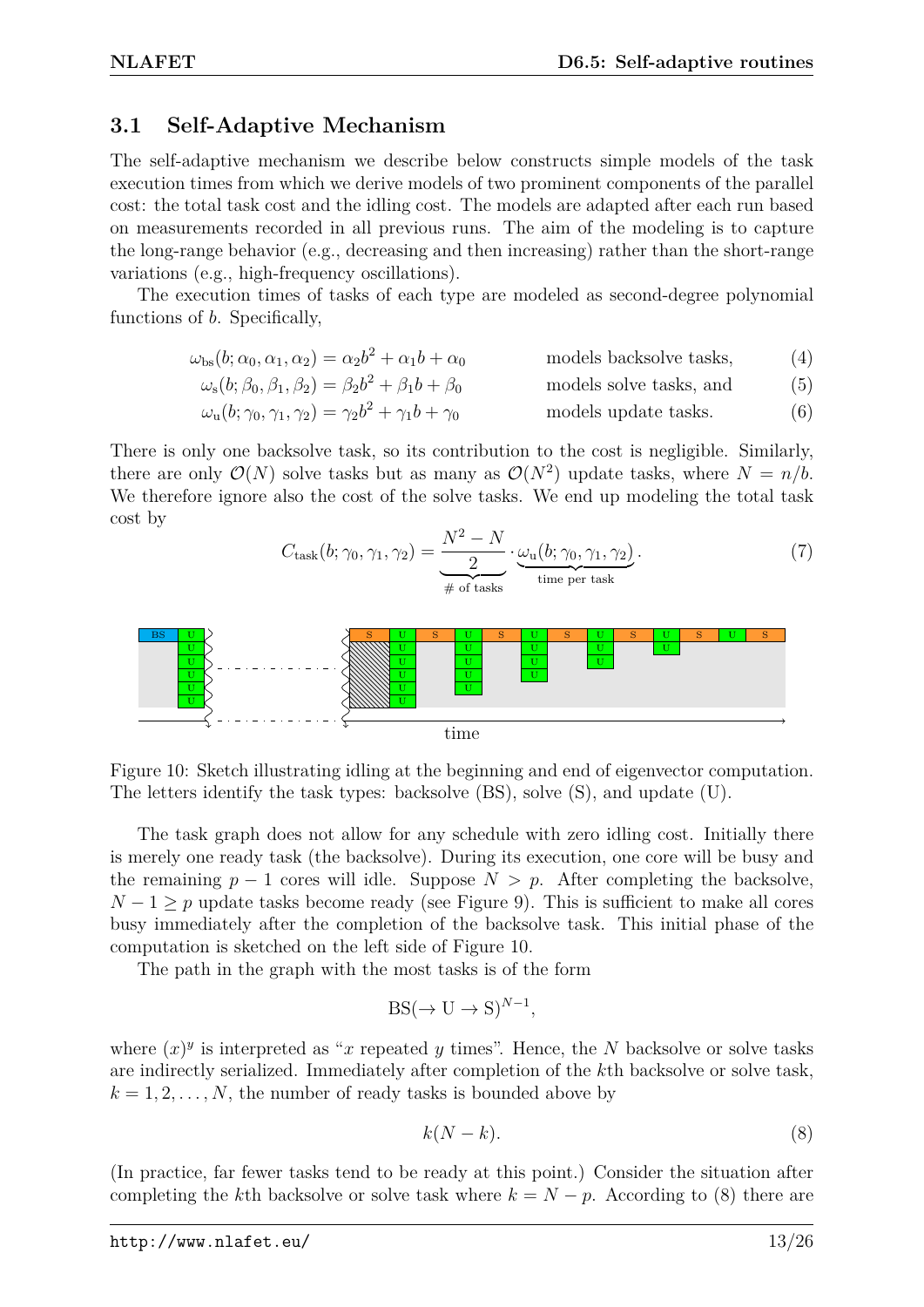at most  $p(N-p)$  ready tasks (all of them are update tasks), of which exactly  $p$  tasks were unlocked by the *k*th backsolve or solve task. Suppose the *p* fresh ready tasks are the *only* ready tasks at this point and that all cores are presently idle (which is likely the case when the tile size is large). What remains of the task graph can then be scheduled optimally as illustrated on the right side of Figure [10.](#page-13-1) By calculating the area corresponding to idling we obtain the following model for the idling cost:

<span id="page-14-1"></span>
$$
C_{\rm idle}(b; \beta_0, \beta_1, \beta_2, \gamma_0, \gamma_1, \gamma_2) = p(p-1) \cdot \omega_{\rm s}(b; \beta_0, \beta_1, \beta_2) + \frac{p(p-1)}{2} \cdot \omega_{\rm u}(b; \gamma_0, \gamma_1, \gamma_2). \tag{9}
$$

We stress that this is by no means an *accurate* model of the true idling cost. The model does, however, capture that idling cost grows with *b* and that the amount of idling is closely related to the execution times for certain types of tasks.

The total cost is modeled as the sum of the task cost [\(7\)](#page-13-3) and the idling cost [\(9\)](#page-14-1):

<span id="page-14-2"></span>
$$
C(b) = C_{\text{task}}(b) + C_{\text{idle}}(b). \tag{10}
$$

The self-adaptive mechanism can be summarized as follows:

- 1. Sample a few tile sizes until enough data is available to bootstrap the models.
- 2. Update the models by fitting them to the available data.
- 3. Choose a tile size that minimizes Eq.  $(10)^2$  $(10)^2$  $(10)^2$  for the next run.

These steps are described in more detail below (in the order 2, 3, 1).

#### <span id="page-14-0"></span>**3.1.1 Model fitting**

The solve and update tasks are such that their *pace* (time per elementary operation) tends to monotonically decrease with *b*. In other words, these tasks tend to become more efficient when we increase the tile size. In particular, the pace for an update task is

$$
P_{\mathbf{u}}(b; \gamma_0, \gamma_1, \gamma_2) = \frac{\omega_{\mathbf{u}}(b; \gamma_0, \gamma_1, \gamma_2)}{b^2} = \gamma_2 + \frac{\gamma_1}{b} + \frac{\gamma_0}{b^2}.
$$

(The pace for a solve task is defined analogously.) Non-negativity constraints on  $\gamma_i$  ensure that  $P_u$  is a non-increasing function with  $\gamma_2$  as the limit when  $b \to \infty$ .

The task models are re-fitted after each run in order to make use of the new measurements. Let  $s_k = (b_k, t_k)$ ,  $k = 1, 2, \ldots, s$ , denote the sequence of observations made thus far. For the *k*th run,  $b_k$  denotes the tile size used and  $t_k$  denotes the mean of the observed update task execution times. Using linear least squares regression, we determine the parameters  $\gamma_i$  which minimizes the model error

$$
E(\gamma_0, \gamma_1, \gamma_2) = \sum_{k=1}^s \left(\frac{t_k}{b_k^2} - P_u(b_k; \gamma_0, \gamma_1, \gamma_2)\right)^2
$$

subject to non-negativity constraints on  $\gamma_i$ . (An analogous procedure is used to fit the model *ω*<sup>s</sup> .)

<span id="page-14-3"></span><sup>2</sup>Minimizing execution time is equivalent to minimizing cost when the number of cores is constant.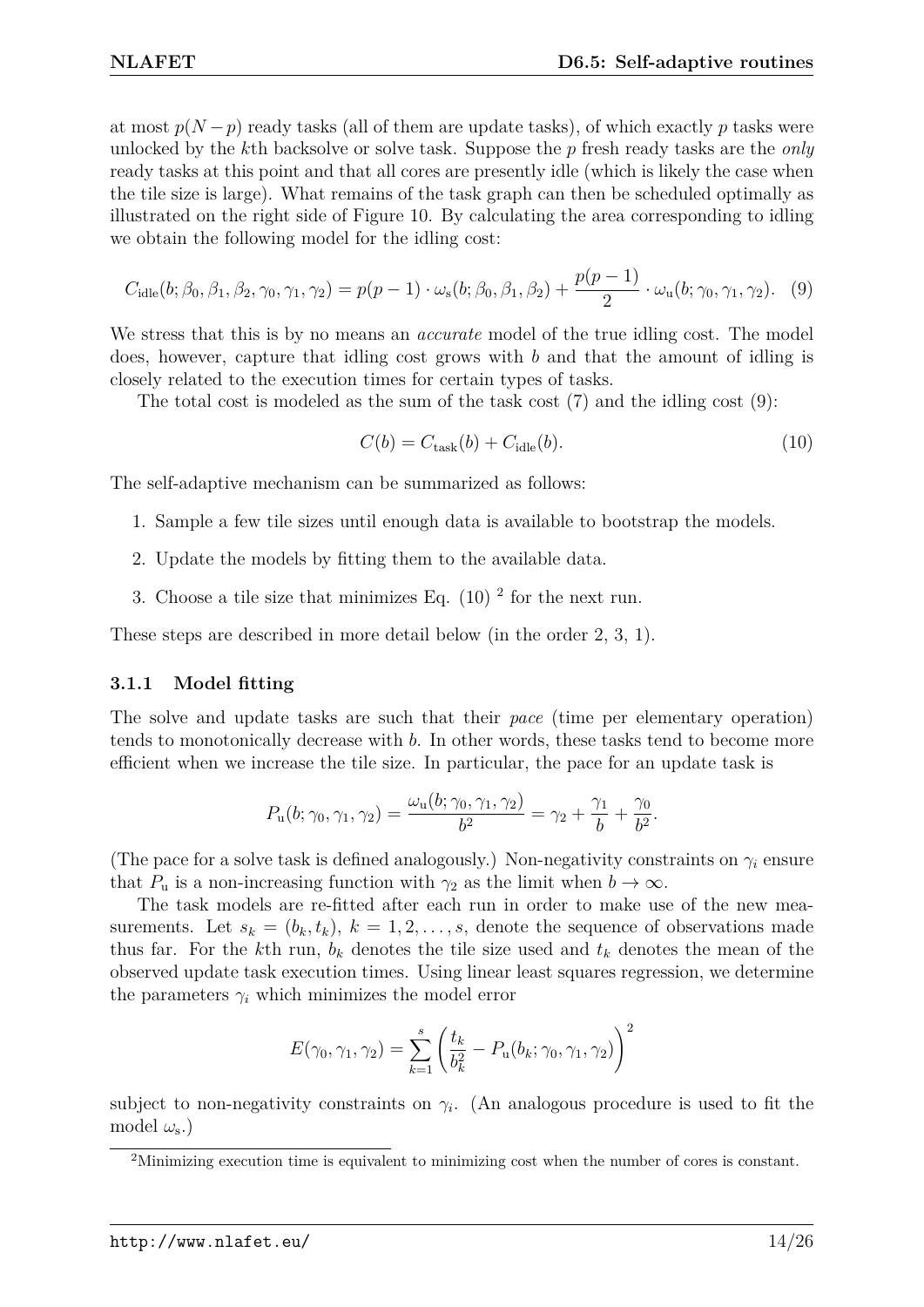Since we have assumed the pace to be non-increasing, we can filter out outliers by fitting the model only to points on the lower convex hull of the point set

$$
\{(b_k, t_k/b_k^2)\}_{k=1}^s.
$$

The set of observations grows over time. Therefore, any point found to lie above the lower convex hull will remain above the convex hull forever. We can save space and time by simply discarding all such points. If the same tile size is sampled several times, then only the measurements corresponding to the run with the shortest execution time are kept<sup>[3](#page-15-3)</sup>.

### <span id="page-15-0"></span>**3.1.2 Tile size selection**

Refinements of the task models propagate to the task cost model [\(7\)](#page-13-3), the idling cost model [\(9\)](#page-14-1), and ultimately to the full cost model [\(10\)](#page-14-2). The tile size to use in the next run is selected as one that minimizes the cost model  $C(b)$  rounded to the nearest integer.

### <span id="page-15-1"></span>**3.1.3 Initialization**

With three-parameter models we need to sample at least three tile sizes before we have enough data to create a first fit. These initial samples are randomly chosen from the set

$$
\{k \in \mathbb{N} : m \le k \le n/p\},\
$$

where *m* is the smallest possible tile size and  $n/p$  is the largest tile size which affords at least *p* tiles in either dimension.

### <span id="page-15-2"></span>**3.2 Experiments**

We experimentally evaluated the self-adaptive mechanism on one compute node (in exclusive mode) of the Kebnekaise system (refer back to Section [2.2](#page-10-0) for details). We used OpenMP tasks as a runtime system. OpenMP performs task-based parallelization by scheduling ready tasks to available cores. We compare two variants of the code: one that uses the self-adapting mechanism (the *adaptive* variant) and one that does not (the *regular* variant). All kernels in the code are sequential, i.e., performed using a single thread. We assigned one thread to each core.

To enable vectorization in the code, we round *b* to the nearest multiple of 4. We also never allow tile sizes such that *b < m* because it would give rise to a differently shaped task graph. We used  $m = 32$  for all experiments. Furthermore, to ensure that all tiles are of size  $b \times b$ , we round *n* up to the nearest multiple of *b*. We noticed that the first run tended to be slower than subsequent runs. We therefore repeated each run twice and recorded measurements only for the fastest of the two.

Figure [11](#page-16-0) relates measurement-based costs with model-based costs for  $n = 30000$ (rounded up to the nearest multiple of *b*). The regular variant was run over a sweep of tile sizes. For each run, we recorded the total cost (blue solid line), the total task cost (green solid line) and the mean task execution times per task type. The idling cost cannot be measured directly (cannot separate idling cost from overhead). We instead estimate the idling cost for each tile size using the formula [\(9\)](#page-14-1) with the models  $\omega_s$  and  $\omega_u$  replaced with the corresponding *measured* mean task execution times.

<span id="page-15-3"></span><sup>3</sup>Total execution time is used as a selection criteria to keep the measurements of a single run coherent.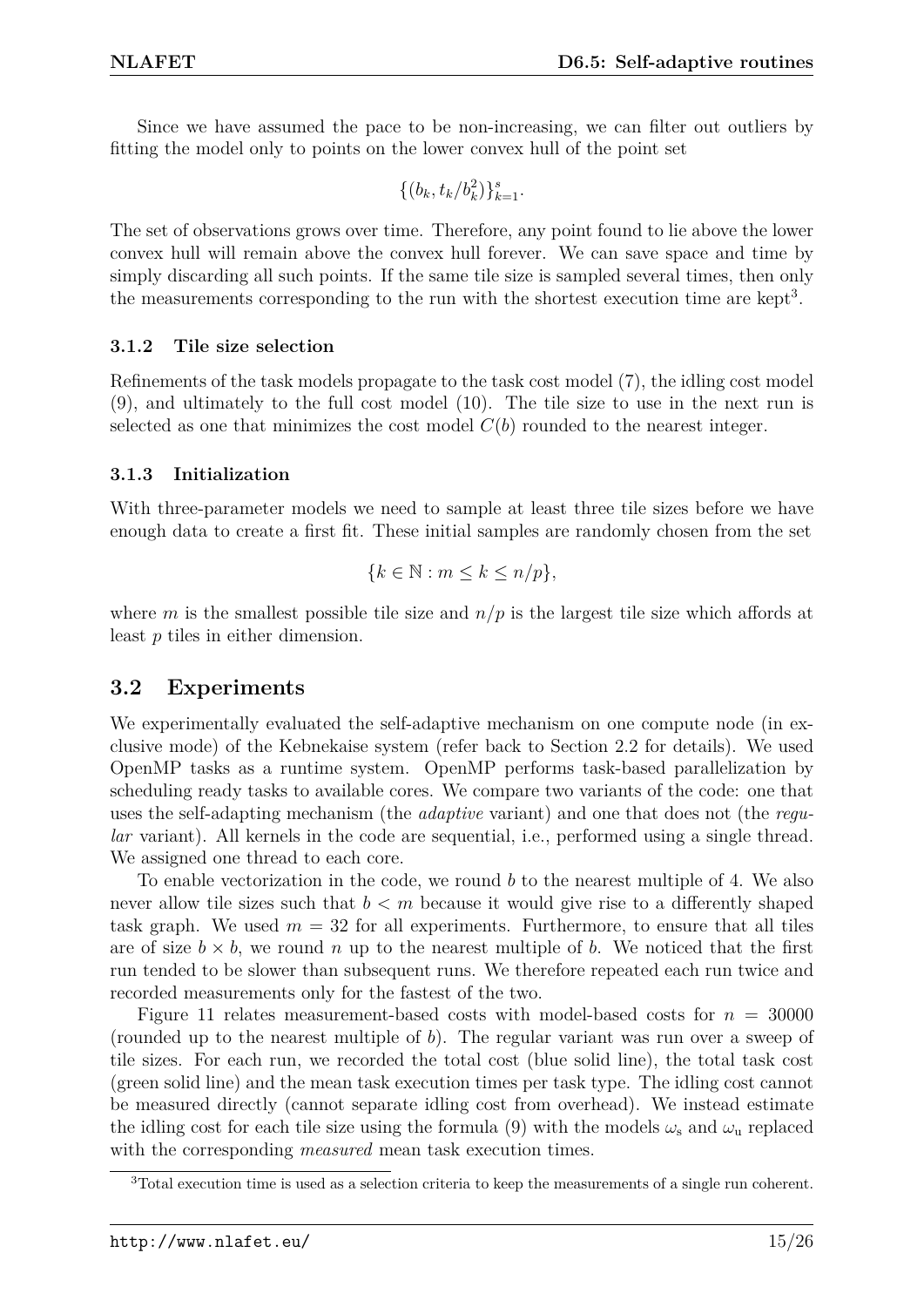<span id="page-16-0"></span>

Figure 11: Comparison between measurement-based (MSR) costs and model-based (MOD) costs for  $n = 30000$  (rounded up to the nearest multiple of *b*).

The adaptive variant was run a total of  $3 + 10$  times. The final models of task cost, idling cost, and total cost are shown as dashed lines in Figure [11.](#page-16-0) The task cost model is able to capture the long-range behavior fairly well. The small variations observed in the data are effectively filtered out by the model. The full cost model has a large absolute error, mostly because it does not account for all components of the cost. On the other hand, the model captures the overall shape of the total cost and most importantly it accurately locates the good tile sizes.

Figure [12](#page-16-1) shows all observed points  $(b_k, t_k/b_k^2)$  for the solve and update tasks in the adaptive variant, the lower convex hulls, and the corresponding models [\(5\)](#page-13-4) and [\(6\)](#page-13-5) (converted from time to pace). The matrix sizes were  $n = 40000$  rounded up to the nearest multiple of *b*.

<span id="page-16-1"></span>

Figure 12: The observed and modeled paces for the update and solve tasks for matrices of size  $n = 40000$  rounded up to the nearest multiple of *b*. The observations  $(b_k, t_k/b_k^2)$  are shown together with the lower convex hulls and the corresponding task execution time model (converted from time to pace).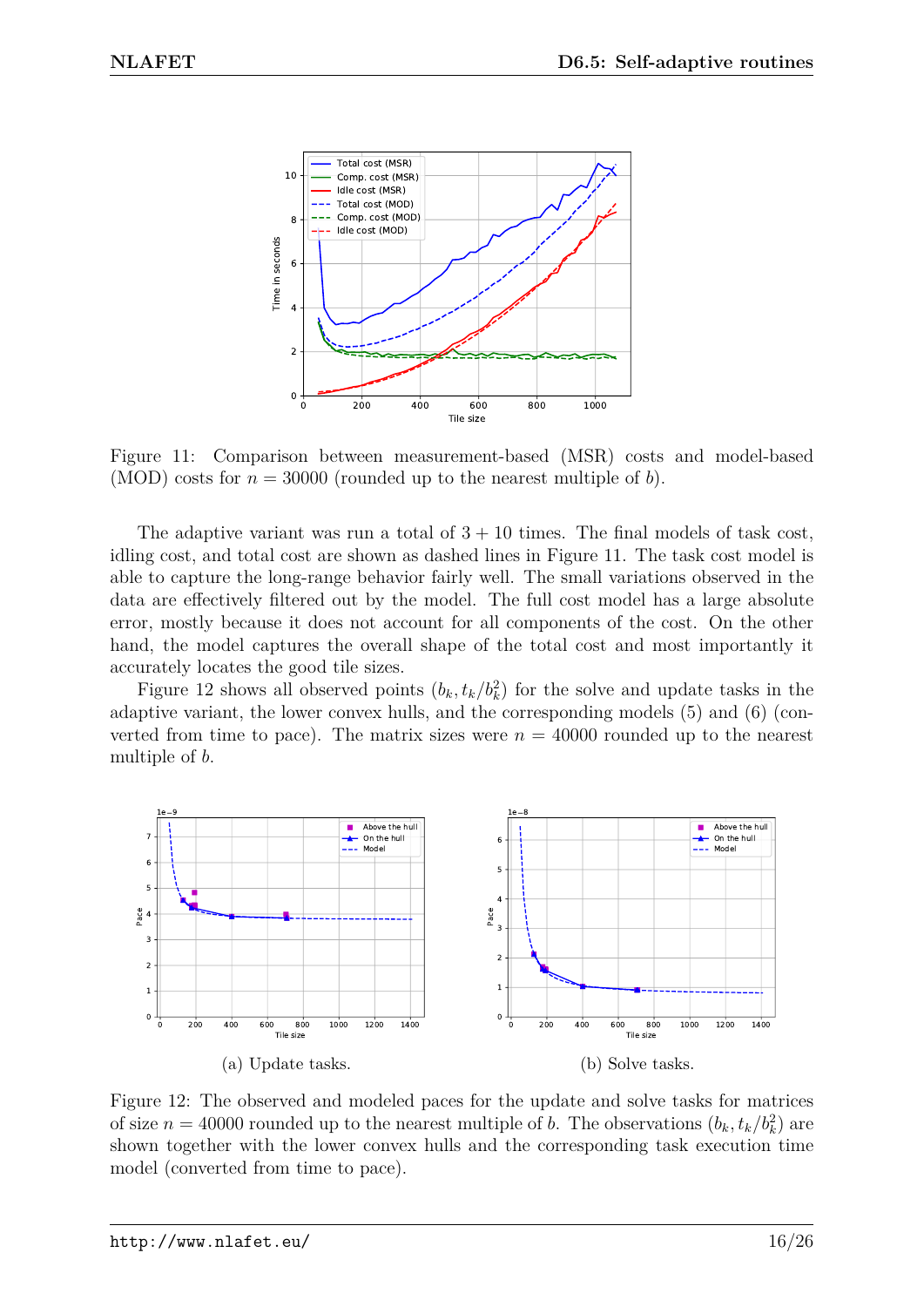<span id="page-17-0"></span>

Figure 13: Results of the self-adaptive mechanisms' search for an appropriate tile size. Each figure shows a different matrix size (rounded up to the nearest multiple of *b*) and contains three repetitions (different initialization points). There are a total of  $3+5$  points per repetition.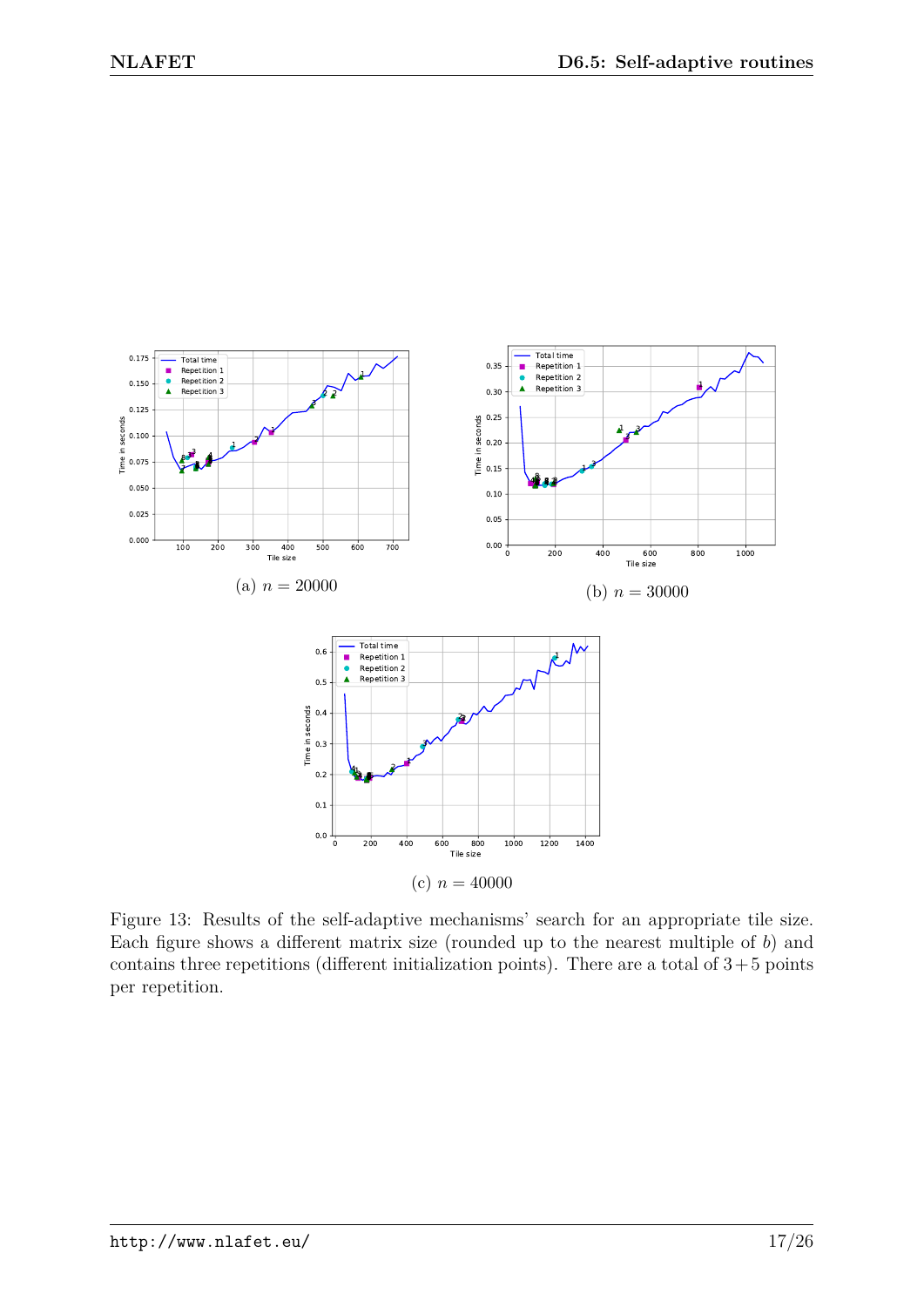Figure [13](#page-17-0) shows how the adaptive variant searches for an appropriate tile size. For each matrix size, the progression of the search for three repetitions (with different initial points) are shown. The total execution time of the regular variant is included for comparison (solid line). The mechanism very quickly (immediately after the random initialization) locates and then remains at acceptable tile sizes.

### <span id="page-18-0"></span>**4 Case III: Schur Reduction**

<span id="page-18-1"></span>All eigenvalues of a matrix  $A \in \mathbb{R}^{n \times n}$  can be computed by a reduction to real Schur form via an intermediate Hessenberg form. Specifically, one first reduces *A* to upper Hessenberg form  $H = Q_1^T A Q_1$  by an orthogonal similarity transformation. Then one applies the small-bulge multi-shift QR algorithm with aggressive early deflation (AED) [\[1,](#page-26-6) [2\]](#page-26-7) to *H* to obtain a real Schur form  $S = Q_2^T H Q_2$  with  $1 \times 1$  and  $2 \times 2$  blocks on the main diagonal. The QR algorithm with AED has two computationally expensive components: aggressive early deflation and bulge chasing.



Figure 14: Simplified control-flow graph for the QR algorithm with AED. 1) The algorithm starts with AED. 2) AED can be followed by another AED, typically when many eigenvalues were deflated. 3) AED generates shifts for a subsequent bulge chasing. 4) Bulge chasing is followed by AED. 5) The algorithm terminates after AED deflates all remaining eigenvalues.

Figure [14](#page-18-1) shows a simplified control-flow graph for the QR algorithm with AED. The algorithm starts with AED, which may detect and deflate zero or more converged eigenvalues. The algorithm terminates if the AED deflates the problem down to nothing. Otherwise the algorithm chooses to either perform another AED or one round of bulge chasing. (This decision is typically made on the basis of how many eigenvalues were deflated.) Bulge chasing is always followed by AED.

Figure [15](#page-19-0) illustrates a typical iteration of the QR algorithm with AED. AED is performed on a trailing principal submatrix referred to as the *AED window*. The submatrix inside the window is reduced to Schur form by a recursive application of the QR algorithm with AED. When the corresponding transformation is applied to the whole matrix, a spike emerges immediately to the left of the AED window (by engaging a non-zero subdiagonal entry from the left). If the last element of the spike is sufficiently small, then it can be truncated to zero, which deflates the problem into a smaller one. Otherwise, the corresponding eigenvalue candidate is not considered converged and is moved out of the way.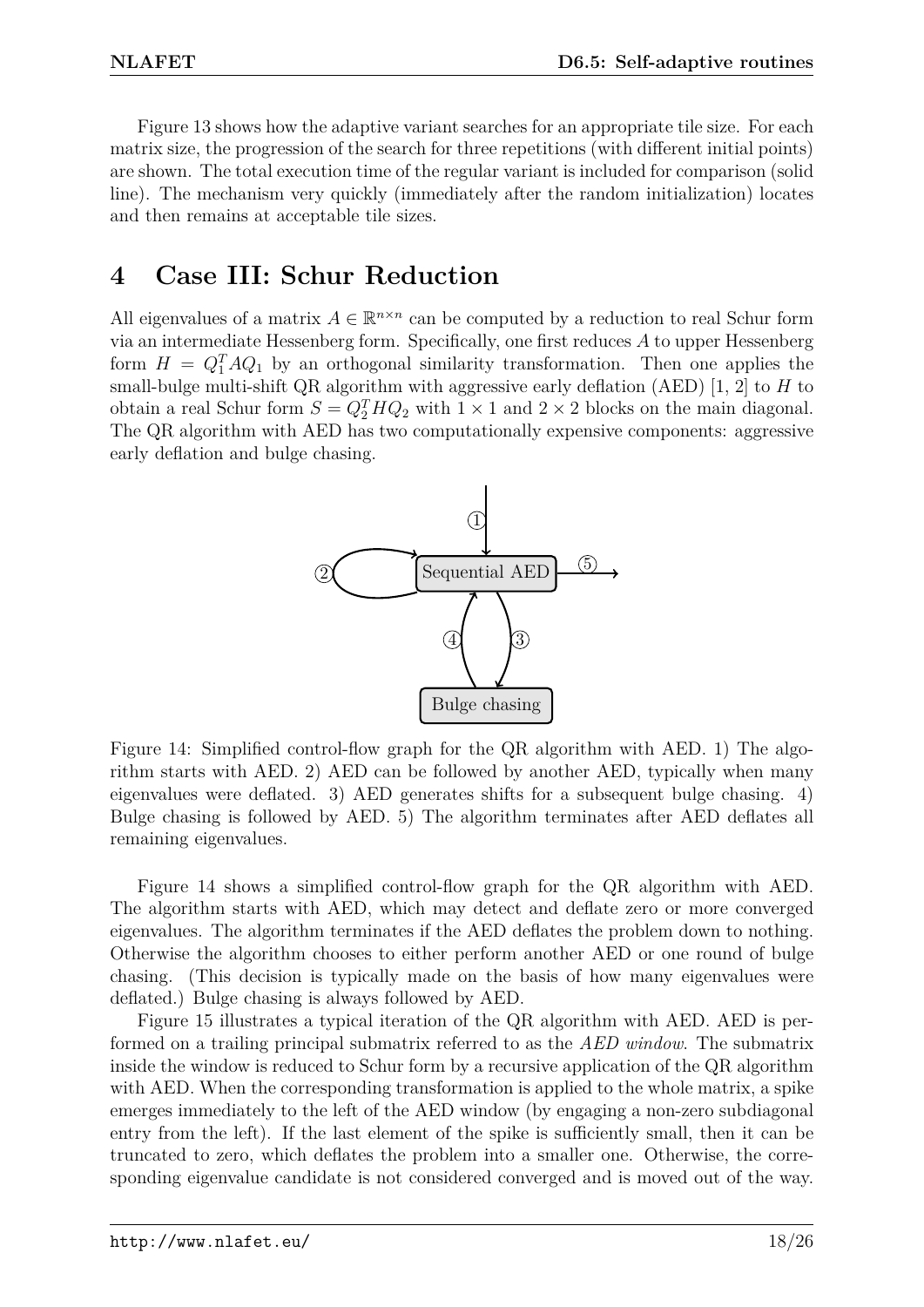<span id="page-19-0"></span>

Figure 15: Illustration of one iteration of the QR algorithm with AED. Left: The Hessenberg matrix *H*. Middle: The AED window and its associated spike. Converged eigenvalues shown in green and failed eigenvalue candidates (potential shifts) shown in red. Right: Bulge chasing of six bulges spread over two bulge-chasing windows.

After systematically checking and reordering all eigenvalue candidates in the AED window, we will have identified zero or more converged eigenvalues (green) and zero or more potential shifts for bulge chasing (red). The spike is finally eliminated by a Hessenberg reduction.

<span id="page-19-1"></span>

Figure 16: Illustration of why AED is sometimes a bottleneck (bottom) and other times not a bottleneck (top) in a task-based implementation of the QR algorithm. Time flows along the horizontal axes and the number of tasks known to the runtime system is on the vertical axes. The time intervals during which a (sequential) AED is performed are shaded green. Top: There are enough tasks available during all AEDs to keep the other cores busy. Bottom: The number of available tasks falls below the level required to keep all cores busy.

If performed sequentially, AED can quickly limit the strong scalability of the algorithm as illustrated in Figure [16.](#page-19-1) Each AED is followed by a sudden spike in the number of tasks (vertical axes) due to the rapid insertion of bulge-chasing tasks. The next AED transitively depends only on a subset of the bulge-chasing tasks. Therefore, an AED task can run on one core while the rest of the cores are still busy with bulge-chasing tasks. If no core runs out of (bulge-chasing) tasks during AED, then AED is not hampering the performance (at least not locally). This case is sketched in Figure [16](#page-19-1) (top). Otherwise, one ore more cores will become idle due to a lack of bulge-chasing tasks during AED; see Figure [16](#page-19-1) (bottom).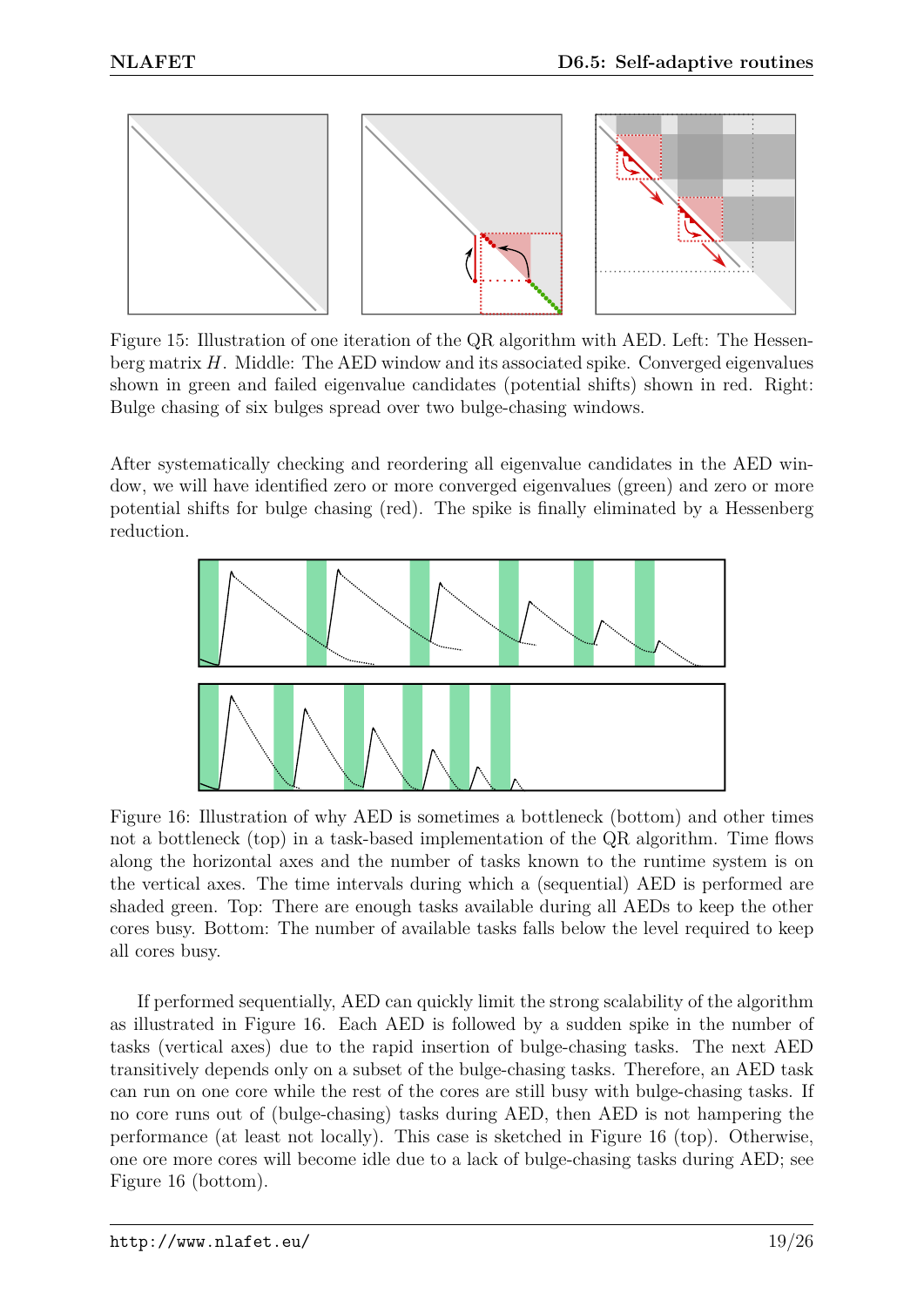<span id="page-20-1"></span>

Figure 17: The runtime of the QR algorithm as a function of the parallel AED threshold.

Note that AED can itself be parallelized. But when does it make sense to run AED in parallel? The answer is simple if we do *not* allow bulge chasing and AED to overlap. In this case, *any* speedup of AED directly translates into speedup of the whole algorithm, so AED should run in parallel if and only if it can be done with some speedup. The question gets more complicated as soon as we allow overlap. A naive implementation would impose a *parallel AED threshold* that defines when an AED is large enough to perform in parallel. Only AEDs with a window size above the threshold would be processed in parallel. As shown in Figure [17,](#page-20-1) the tricky part is to find a single threshold that would work with a large range of matrix sizes and CPU core counts. The optimal threshold is different for four cores compared to 20 cores. In addition, the behavior changes with the problem size.

In order to understand what is happening, suppose the overlap is complete, i.e., no idling during AED. In this situation, running AED in parallel would likely be unwise since it will add overhead to the total cost without any gain (at least not locally). On the other hand, if there is zero overlap or only a partial overlap, then running AED in parallel would likely improve performance (at least locally) by reducing the idling overhead. We present in Section [4.2](#page-21-0) and evaluate in Section [4.3](#page-23-0) a self-adaptive mechanism which dynamically decides when to run AED in parallel by trying to answer the question: "Will the overlap of the next AED be partial?"

### <span id="page-20-0"></span>**4.1 A Simple Model of Overlap**

A simple model helps us gain insight into how the critical path and the amount of overlap combine to limit the potential speedup. Consider a fixed task graph for the QR algorithm with AED. Let *C* denote the total computational cost of this graph. Some portion,  $\alpha C$  where  $\alpha \in (0,1]$ , of the cost is on the critical path. Assuming that all tasks run sequentially, then the parallel execution time is bounded below by

<span id="page-20-2"></span>
$$
T_p \ge \alpha C. \tag{11}
$$

Consider the union of all time intervals in which a critical task is being executed. At any moment there are  $p-1$  cores who are not executing a critical task. The corresponding cost is  $\alpha(p-1)C$ . Some portion,  $\alpha\beta(p-1)C$  where  $\beta \in [0,1]$ , of this cost is accounted for by computation. The rest,  $\alpha(1 - \beta)(p - 1)C$ , is idling cost. The parallel execution time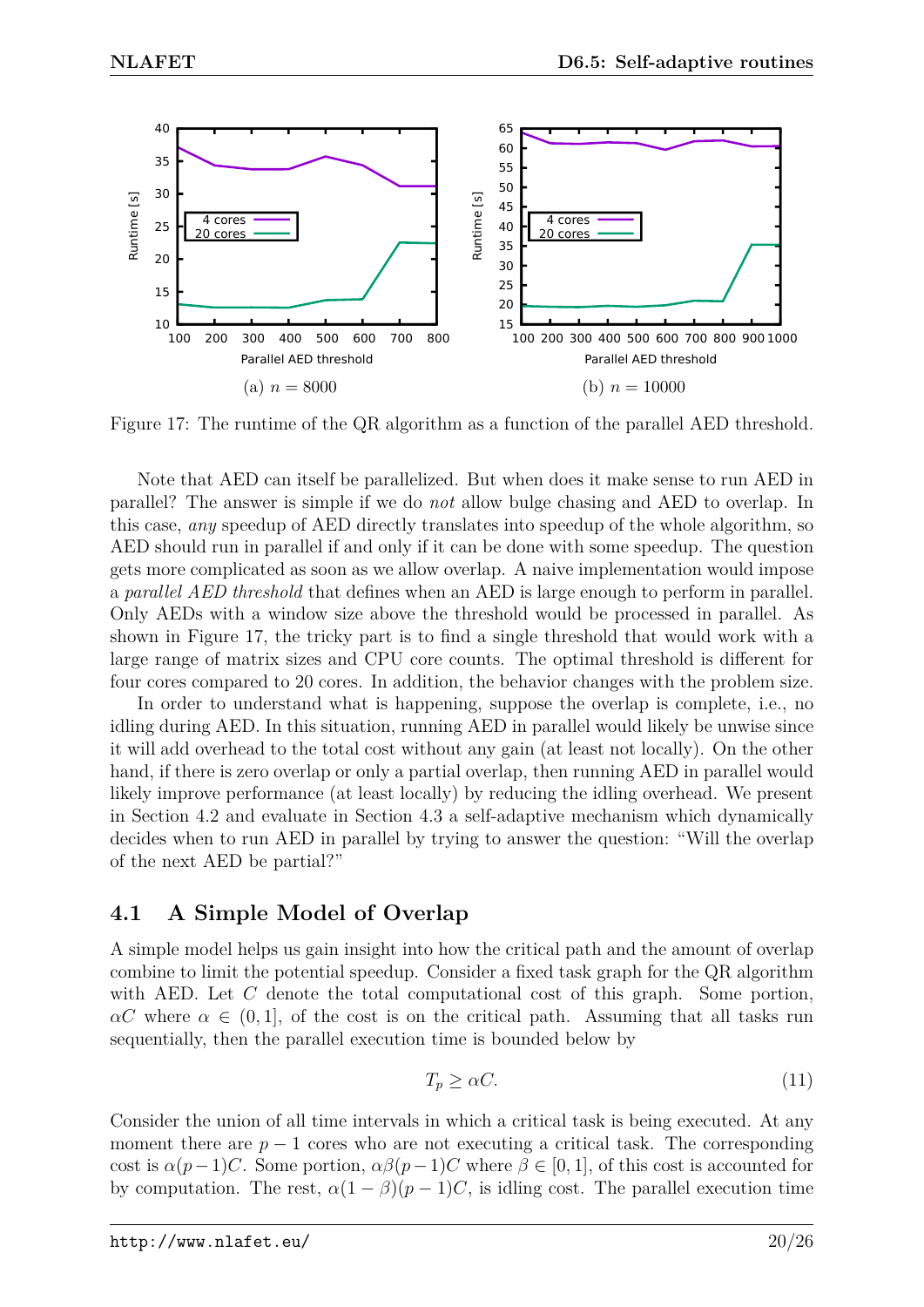is therefore bounded below also by

<span id="page-21-3"></span>
$$
T_p \ge (1 + \alpha(1 - \beta)(p - 1)) \cdot \frac{C}{p}.\tag{12}
$$

Combining [\(11\)](#page-20-2) and [\(12\)](#page-21-3) we get

<span id="page-21-4"></span>
$$
T_p \ge \underbrace{\max\{\alpha p, 1 + \alpha(1 - \beta)(p - 1)\}}_{\gamma_{\alpha, \beta, p}} \cdot \frac{C}{p} = \gamma_{\alpha, \beta, p} \cdot \frac{C}{p}.
$$
 (13)

<span id="page-21-1"></span>Note that  $C/p$  is the ideal execution time corresponding to zero overhead and  $\gamma_{\alpha,\beta,p} \geq 1$ measures how far from the ideal case the lower bounds are. As a consequence of [\(13\)](#page-21-4), the parallel speedup will be bounded above by

<span id="page-21-2"></span>*C*



Figure 18: Contours of  $p/\gamma_{\alpha,\beta,p}$  from the speedup bound [\(14\)](#page-21-2) for  $p = 20$ . The thick black curve demarcates the boundary between the two cases generated by the max in [\(13\)](#page-21-4).

Figure [18](#page-21-1) illustrates the bound [\(14\)](#page-21-2) as a function of  $\alpha$  and  $\beta$  for  $p = 20$ . The thick black curve demarcates the boundary between the two cases of the max in [\(13\)](#page-21-4). The critical path is the limiting factor above the curve, and computational cost and lack of overlap are the limiting factors below.

Suppose AED and bulge chasing do not overlap at all. This situation corresponds to *β* being small since AED typically accounts for the majority of the cost of the critical path. According to Figure [18,](#page-21-1) the speedup will be sensitive to the relative cost of the critical path (represented by  $\alpha$ ).

### <span id="page-21-0"></span>**4.2 Self-Adaptive Mechanism**

Since the bulge-chasing tasks are similar to one another we expect them to have roughly the same execution times. As a consequence, the task pool will deplete at a rate proportional to the number of tasks executed at the same time (which is *p* or less). As long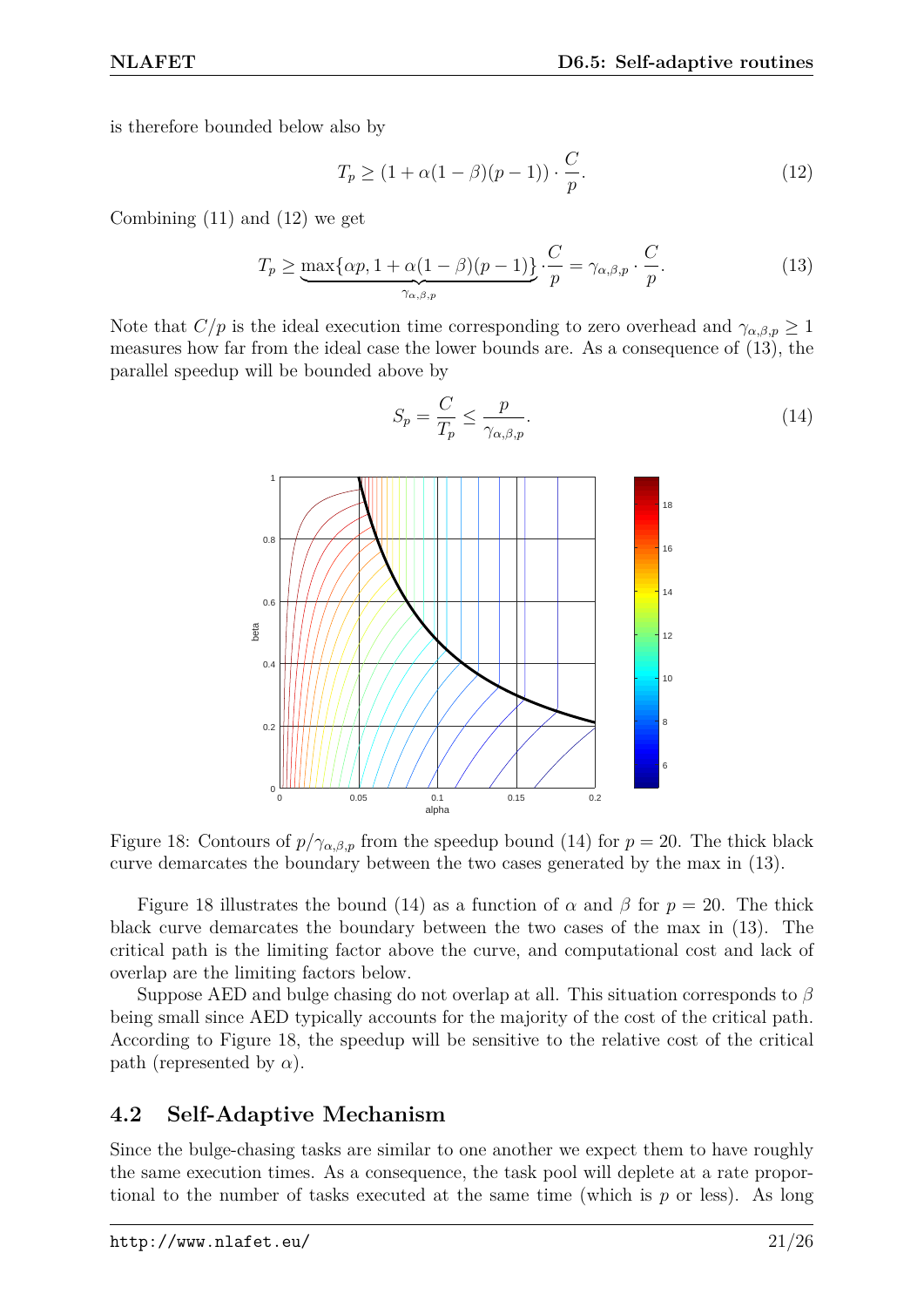as the number of ready tasks is greater than or equal to *p*, the size of the task pool will decrease at a constant rate. When the task pool begins to dry up, fewer and fewer tasks will be able to run concurrently and as a result the size of the task pool will start to decrease at a slower rate.

<span id="page-22-0"></span>

Figure 19: An illustration of how the performance models can be used to make adaptive task insertion decisions. The vertical axis shows the total number of inserted task and the horizontal axis shows the elapsed real time. An already executed sequential AED is illustrated with green shading. The red dashes show the predicted slope of the graph. The left illustration models a situation where the sequential AED is predicted to finish before the task pool has been exhausted. The right illustration models a situation where the sequential AED is predicted to finish after the task pool has been exhausted.

Our self-adaptive mechanism makes good use of the observation that the number of tasks in the task pool as a function of time can be well approximated by a linear model. Due to this we only need two adequately spaced samples to accurately estimate the parameters of the linear model. The idea is illustrated in Figure [19.](#page-22-0) We start by recording the number of tasks (and the time) immediately after inserting all the bulgechasing tasks. We then again record the number of tasks immediately before starting an AED. We draw a line through these two points and extrapolate to find the point in time,  $t_{\text{dep}}$ , when the task pool is expected to be depleted. Let  $t_{\text{aed}}$  denote the point in time when the next AED is estimated to complete if it is executed sequentially. We use StarPU's performance modeling capability to estimate the execution time of a sequential AED based on a performance model that StarPU calibrates at run-time. The model for the AED tasks is of the form  $an^b$ , where *a* and *b* are parameters estimated by StarPU and *n* is the size of the AED window. The self-adaptive mechanism dynamically decides to run the next AED in parallel if  $t_{\text{aed}} < t_{\text{dep}}$ . Otherwise it will run sequentially.

This adaptive approach is indented to be used in situations where it is unclear whether parallel AED is beneficial. In its current form, the implementation will perform a sequential AED if the performance model is not calibrate well enough for a given AED size. The acquired data point is then used to calibrate the model. If the AED window size is 1000, then parallel AED is likely to be faster but the first few sequential AEDs are not going to matter that much in the long run since the performance model will gradually calibrate itself. However, a few sequential AEDs of the size 5000 are virtually guaranteed to destroy the performance. Furthermore, if the AED window is very small, then the StarPU overhead is going to dominate the execution time on any machine. Thus, the self-adaptive mechanism is only activated when the AED window size *w* is within a cer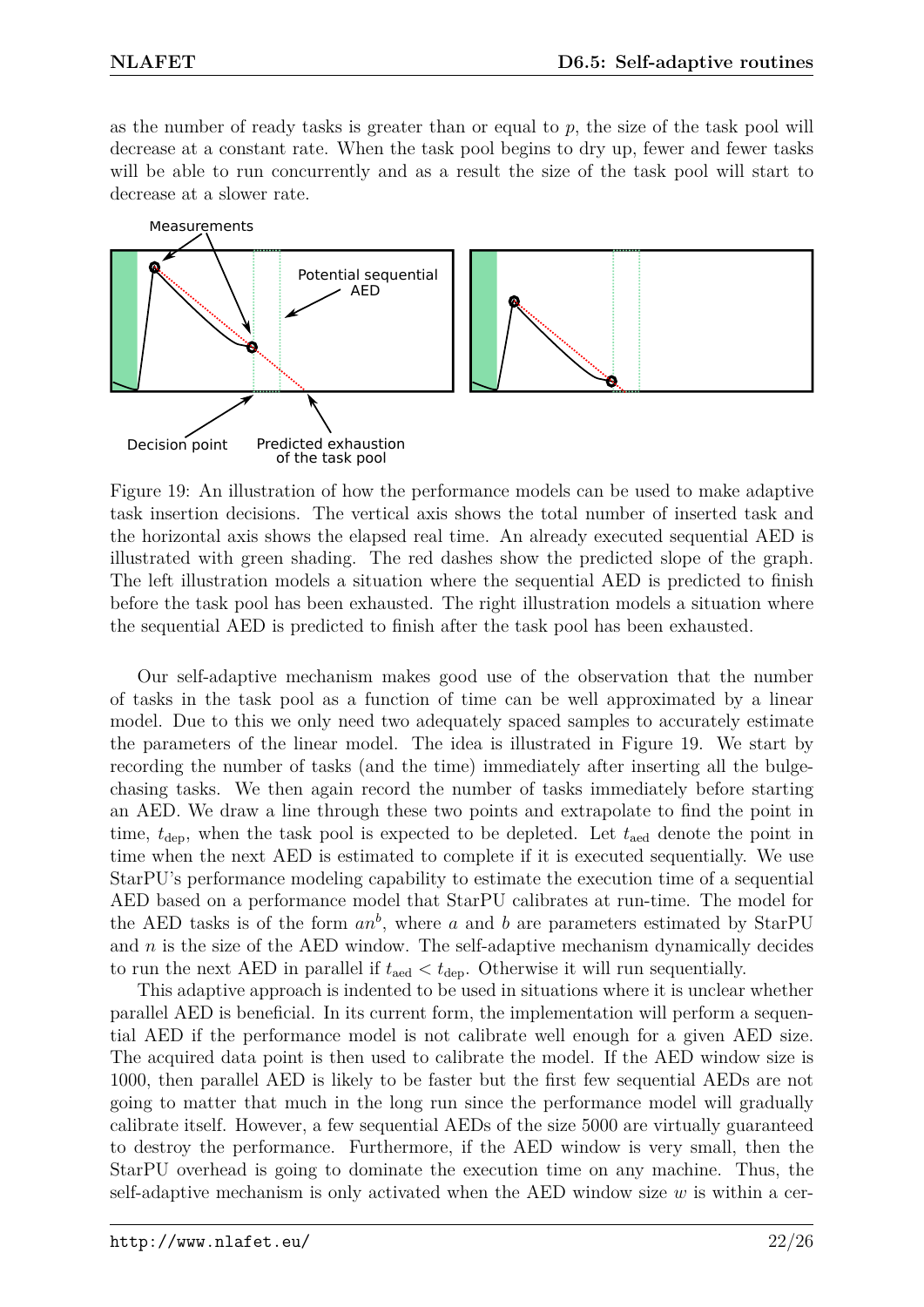<span id="page-23-1"></span>tain interval  $w_{\text{lo}} \leq w \leq w_{\text{up}}$  defined by a *lower parallel AED threshold*  $w_{\text{lo}}$  and an *upper parallel AED threshold*  $w_{\text{up}}$ . AEDs with a window size smaller than  $w_{\text{lo}}$  are processed sequentially. Those whose window size is larger than *w*up are processed in parallel. Note that since AED is recursive (by invoking the QR algorithm with AED), the self-adaptive mechanism can be used inside a recursive call even for large problems.



Figure 20: Simplified control-flow graph for the QR algorithm with a self-adaptive mechanism which decides when to use sequential or parallel AED. 1) The algorithm starts with AED. 2) A decision is made to use either sequential or parallel AED. 3) AED can be followed by AED. 4) AED can generate shifts to a subsequent bulge chasing. 5) Bulge chasing is followed by AED. 6) The algorithm terminates after AED deflates all remaining eigenvalues.

Figure [20](#page-23-1) shows a simplified control-flow graph for the QR algorithm with AED and our self-adaptive mechanism. The self-adaptive mechanism chooses between sequential (2a) and parallel (2b) AED. Regardless of the choice, AED is followed by another AED, by bulge chasing, or by termination.

### <span id="page-23-0"></span>**4.3 Experiments**

We evaluated the self-adaptive mechanism through experiments whose results are summarized in Figure [21.](#page-24-0) Each of the 15 heat maps shows the runtime of the QR algorithm as a function of the lower/upper parallel AED thresholds *w*lo and *w*up. Recall that the selfadaptive mechanism is applied only for AEDs with a window size between these thresholds. The diagonals correspond to fixed thresholds with the self-adaptive mechanism turned off (see also Figure [17\)](#page-20-1).

We draw two conclusions from this data. Firstly, if we use a fixed threshold (which corresponds to the diagonals in the heat maps), then the optimal value of the threshold depends on both the problem size and the core count. Secondly, optimal or close to optimal runtimes are obtained using the self-adaptive mechanism with a lower threshold of  $w_{\text{lo}} = 300$  and an upper threshold which is effective "infinite". It should be noted that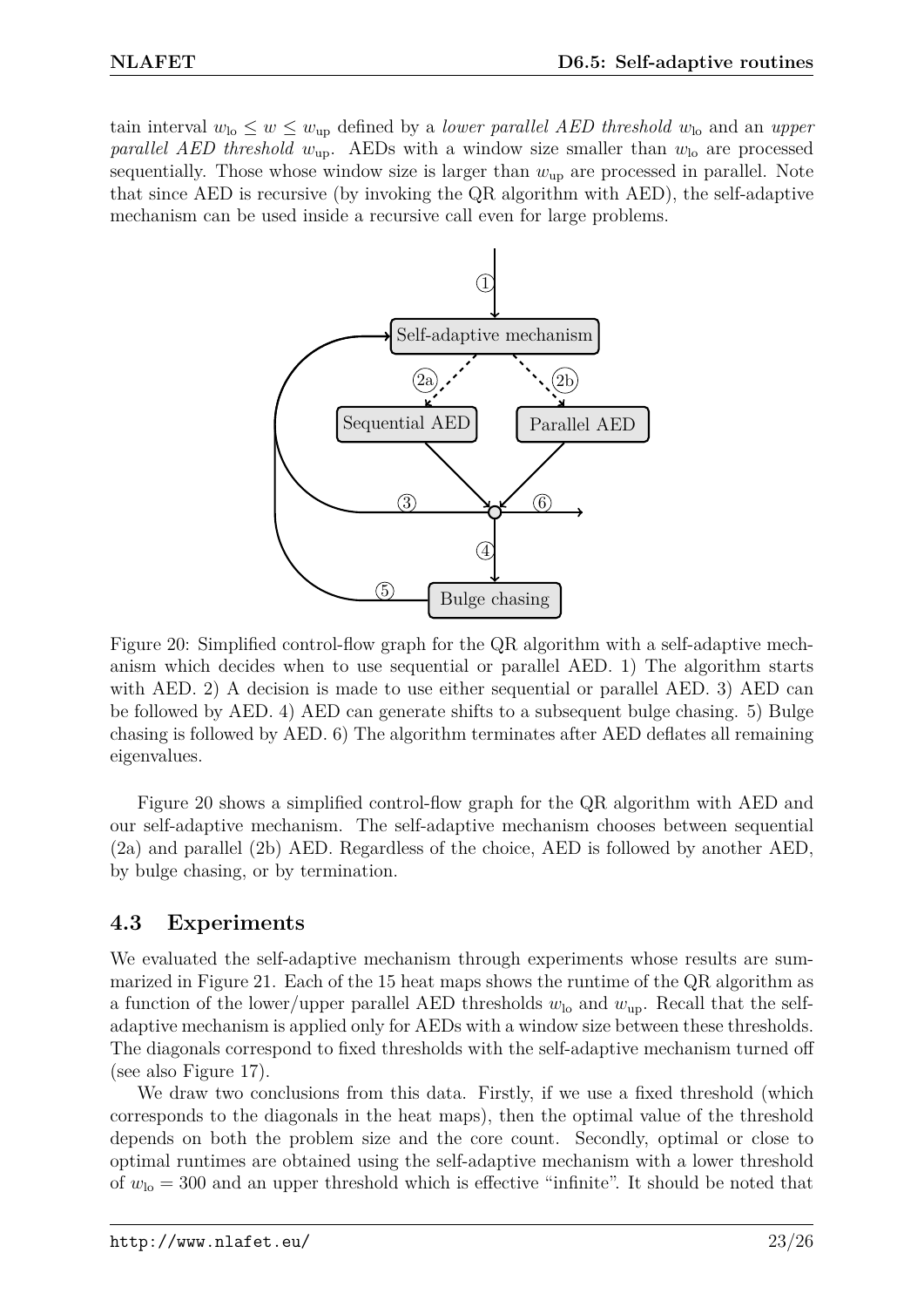<span id="page-24-0"></span>

Figure 21: The runtime of the QR algorithm as a function of the lower (horizontal axes) and upper (vertical axes) parallel AED thresholds. The color indicates the runtime in seconds. (Notice that the scales differ between panels.)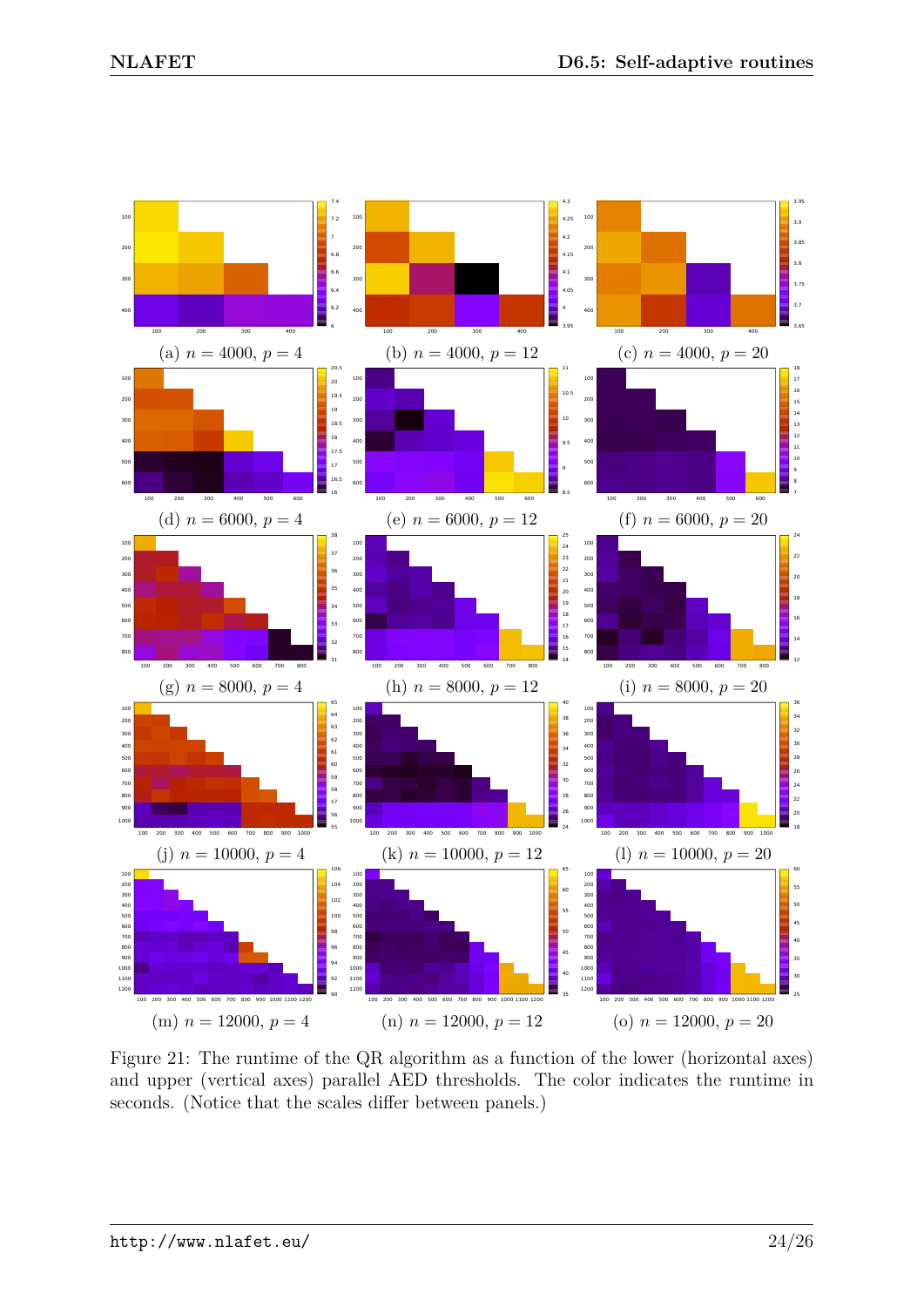these experiments were performed under conditions where the performance models were given best possible change to calibrate themselves properly and the predictions could thus be expected to be quite accurate. If the performance models are not as well calibrated, then unsuccessful predictions are more likely to happen and this could be very costly with larger AED windows. In addition, the sequential implementation does not perform well with larger AED windows due to cache reuse related reasons. Thus, the upper threshold should still be imposed in practise.

### <span id="page-25-0"></span>**5 Conclusion**

We explored a variety of mechanisms that make parallel numerical linear algebra routines *self-adaptive* in the sense that they dynamically optimize their own performance during one run and/or from one run to the next. The advantages from a user's perspective are clear: less need to manually configure the software and less need to allocate computational resources to just-in-case offline tuning.

We presented three case studies from various components of our non-symmetric eigenvalue problem solvers. In Case I we used a rule of thumb together with a general observation about the shape of the performance profile of GEMM to derive a self-adaptive mechanism. Experimental results showed that this mechanism was capable of locating, within a fraction of a single run, a range of decent values for an important algorithmic block size parameter.

In Case II we constructed a self-adaptive mechanism which addresses a delicate tradeoff between computational efficiency and idling overhead by crudely modeling two important components of the parallel cost. Even though the resulting model does not accurately estimate the true cost, it is nevertheless good enough to accurately and robustly locate a range of tile sizes with decent overall performance. In this case, the adaptation was from one run to the next. Experimental results showed that good tile sizes could be found after just a handful of runs.

In Case III we added self-adaptivity by making a previously static decision dynamic. A certain task was at risk of becoming a sequential bottleneck unless it was parallelized. We modeled the rate at which tasks were executed and estimated the execution time of an upcoming task to dynamically decide when to parallelize a critical task. Experimental results show that the self-adaptive mechanism in many cases yields optimal or close to optimal runtimes, thus removing the need for choosing a single threshold. In addition, even in the worst cases the adaptive approach does not ruin the performance.

At first glance, it may appear as if we have merely replaced the problem of setting one set of parameters with the problem of setting a different set of parameters. But this ignores a subtle but very important difference in the character of these parameters. The original parameters determine the performance which we are trying to optimize. The new parameters, however, influence some aspects of the adaptive mechanism. For example, how fast it adapts. Concrete values must be chosen for the new parameters, but there is no need to *optimize* them. Therein lies the primary distinction. Regardless of how the new parameters are set, we will end up with an adaptive scheme. We could have eliminated the new parameters altogether by simply picking some concrete values, but we chose instead to make the design choices explicit.

In conclusion, there appears to be many diverse and effective low-cost mechanisms for adding self-adaptivity to parallel numerical linear algebra routines. The final performance may not be as good as what can be achieved through more rigorous approaches such as